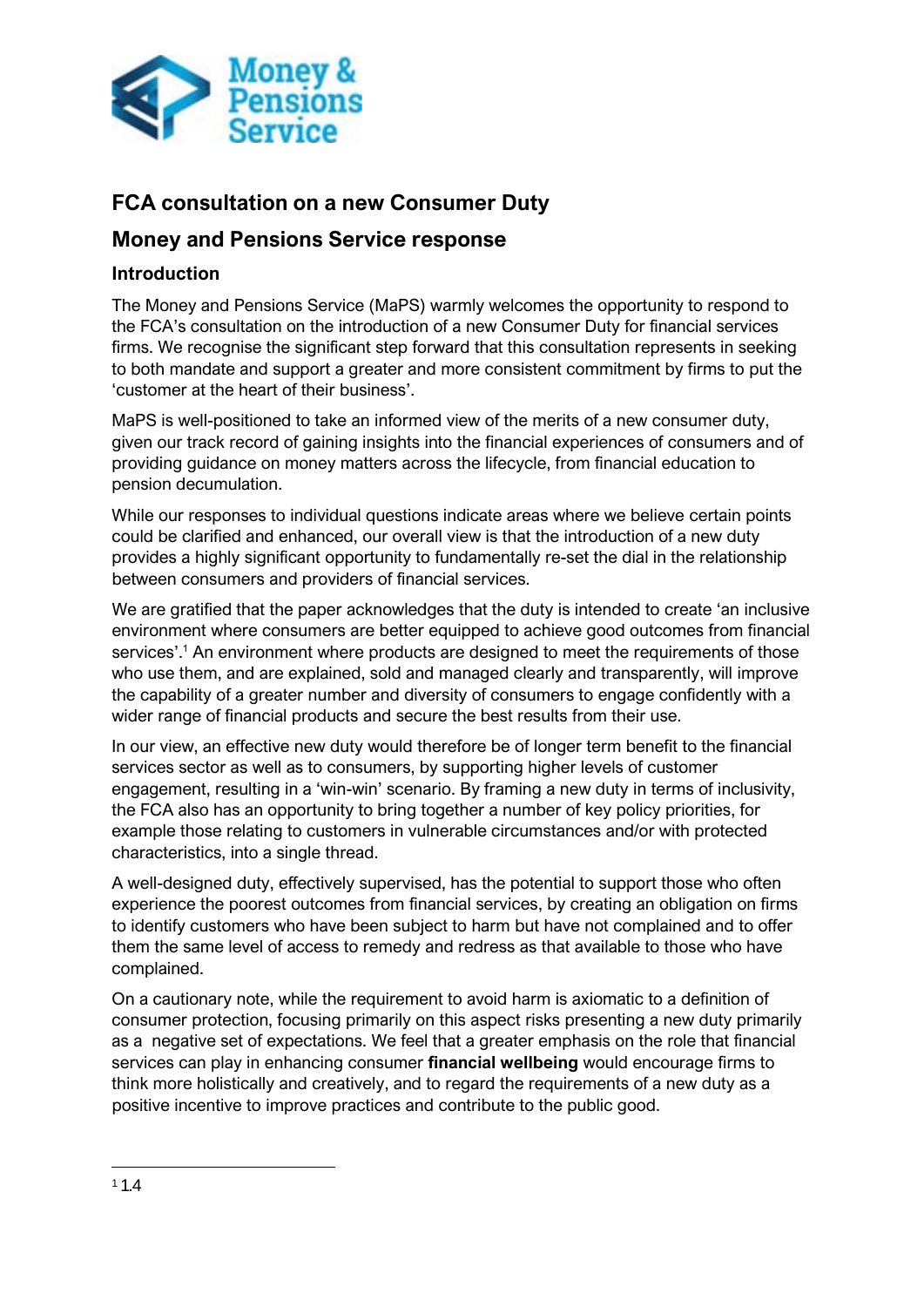# **The interface between MaPS' work and a New Consumer Duty**

We see a clear synergy between an effective new consumer duty and the aims of the MaPS UK [Strategy](https://moneyandpensionsservice.org.uk/uk-strategy-for-financial-wellbeing/) for Financial Wellbeing. The Strategy is designed to support work that improves consumers' financial capability and enhances their knowledge - to enable them to develop greater confidence in managing their money and help them assume greater control over their financial lives and feel secure in the choices they make. At relevant points in our response, we draw attention to the role that MaPS can play in complimenting the activities required of firms under a new duty in terms of enhancing financial wellbeing.

Our Strategy is also concerned with exploring routes by which MaPS and our stakeholders can positively engage with regulators, firms, trade bodies and others to help ensure that customers can transact in an environment in which firms meet their customers halfway. Creating such a landscape involves a need for firms to design, market, explain and manage products and services in ways that are both easy to understand and engage with and appropriate to consumers' needs.

An effective new duty must seek to create the market conditions in which better informed, more financially confident consumers can transact, secure in the expectation that if they need help in managing their finances, firms will be equipped with the attitudes and resources to support them. The new duty should encourage firms to consider how their approaches will contribute to improving the financial wellbeing of consumers, and we suggest that the FCA should make this longer-term expectation clear in its forward programme of work.

We strongly recommend that the FCA provides a clear steer in new rules, directing firms to signpost customers to independent money guidance via the MaPS [MoneyHelper](https://www.moneyhelper.org.uk/) website at all/any appropriate points in the product relationship. This would provide a critical regulatory good practice steer to support consumer protection.

# **About us**

The Money and Pensions Service (MaPS) exists to help people make the most of their money and pensions. We were created by the Financial Guidance and Claims Act 2018, bringing together the Money Advice Service, the Pensions Advisory Service, and Pension Wise, under one body.

The Money and Pensions Service is an Arms-Length Body, sponsored by the Department for Work and Pensions (DWP), with a vision of 'everyone making the most of their money and pensions' by ensuring that people throughout the UK have guidance and access to the information they need to make effective financial decisions over their lifetime. We deliver this by means of:

- **Pensions guidance**: to provide information to the public on matters relating to workplace and personal pensions.
- **Money guidance**: based on customer journeys that are designed to enhance dayto-day money management skills and understanding of financial matters, allowing consumers to make better decisions.
- **Debt advice**: to provide people in England with information and advice on debt.
- **Consumer protection**: enabling us to work with Government and the Financial Conduct Authority (FCA) in protecting consumers.
- **Strategy:** work with the financial services industry, devolved authorities and the public and voluntary sectors to develop and coordinate a national strategy to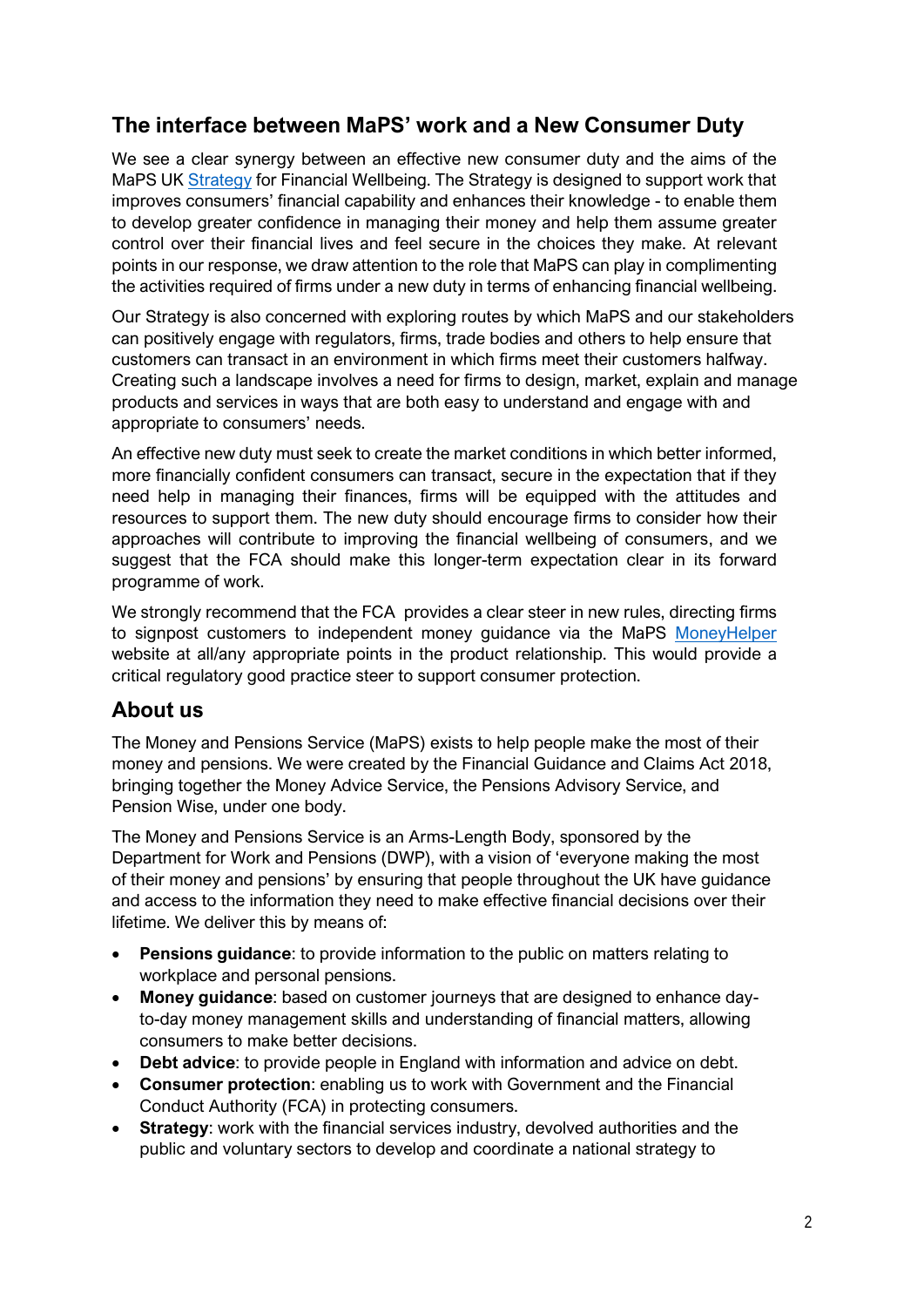improve people's financial capability, help them manage debt and provide financial education for children and young people.

# **Responses to individual questions**

## **Q1 What are your views on the consumer harms that the Consumer Duty would seek to address, and/or the wider context in which it is proposed?**

The proposals clearly set out how a new consumer duty could address a range of consumer harms caused by poor firm conduct. We believe that the strongly expressed articulation of harms provided is accurate in terms of expressing the nature and impact of the key detriments to which consumers may be exposed. These include the consequences of actions and policies that are not necessarily intended to cause harm but nonetheless result in detriment.

The document states that the new duty is not intended to ensure that all consumers receive the same level of outcome. However, we would ask the FCA to pay specific regard to the potential of the proposed new duty to improve the experiences of low income consumers, who are often excluded from markets. A case in point is the consumer credit market, where lack of access to mainstream products can lead to over reliance on high-cost or risky alternative products, including illegal loans. The concerns of low-income consumers as a general cohort also have clear equalities implications<sup>2</sup>, given, for example, the overrepresentation of many ethnic minority communities in lower-income population cohorts.

Below and at other points in our response, we use the pensions market as a case study to illustrate how the types of harm identified in the consultation paper manifest themselves within a specific market context. The issues we raise also have a wider relevance, both in relation to other individual markets and also across the piece, for example in relation to information asymmetries, complex product choices, challenges to making such choices and consumer risk and responsibilities.

### **Consumer responsibility and ownership of risk**

There is a strong case for introducing a new consumer duty in relation to the pensions market because of the significant imbalance between provider and consumer, relating to both locus of risk and information asymmetries. One of the defining trends of the pensions landscape has been a shift of risk away from employers and towards consumers. Many people who would previously have received a defined benefit pension from their employer are now saving into a range of defined contribution schemes, including workplace and personal pensions. This means that consumers have more decisions to make, many of significant complexity, regarding issues such as how much to save, where to invest, and how to access their money. All these decisions carry a significant risk of harm in the event that a consumer makes the wrong choice.

Since most pensions savers are now required to build a pot of money rather than contribute to a guaranteed future income, they are responsible for ensuring they will have invested enough to secure a sufficient level of income for as long as they anticipate they will need it. Many consumers lack the financial capability to make the informed decisions necessary to

<sup>2</sup> Recent FCA Insight [research](https://www.fca.org.uk/insight/ethnicity-personal-finances-and-coronavirus) found that when all other relevant factors are controlled for, ethnicity does not of itself tend to be a determining factor in governing consumers' experiences of engaging with financial products. IN acknowledging this, however, we should not overlook the impact of wider societal disadvantage by which the financial resilience of ethnic minority consumers is affected by structural inequalities that impact on income, e.g., in relation to differential opportunities to engage in the labour market.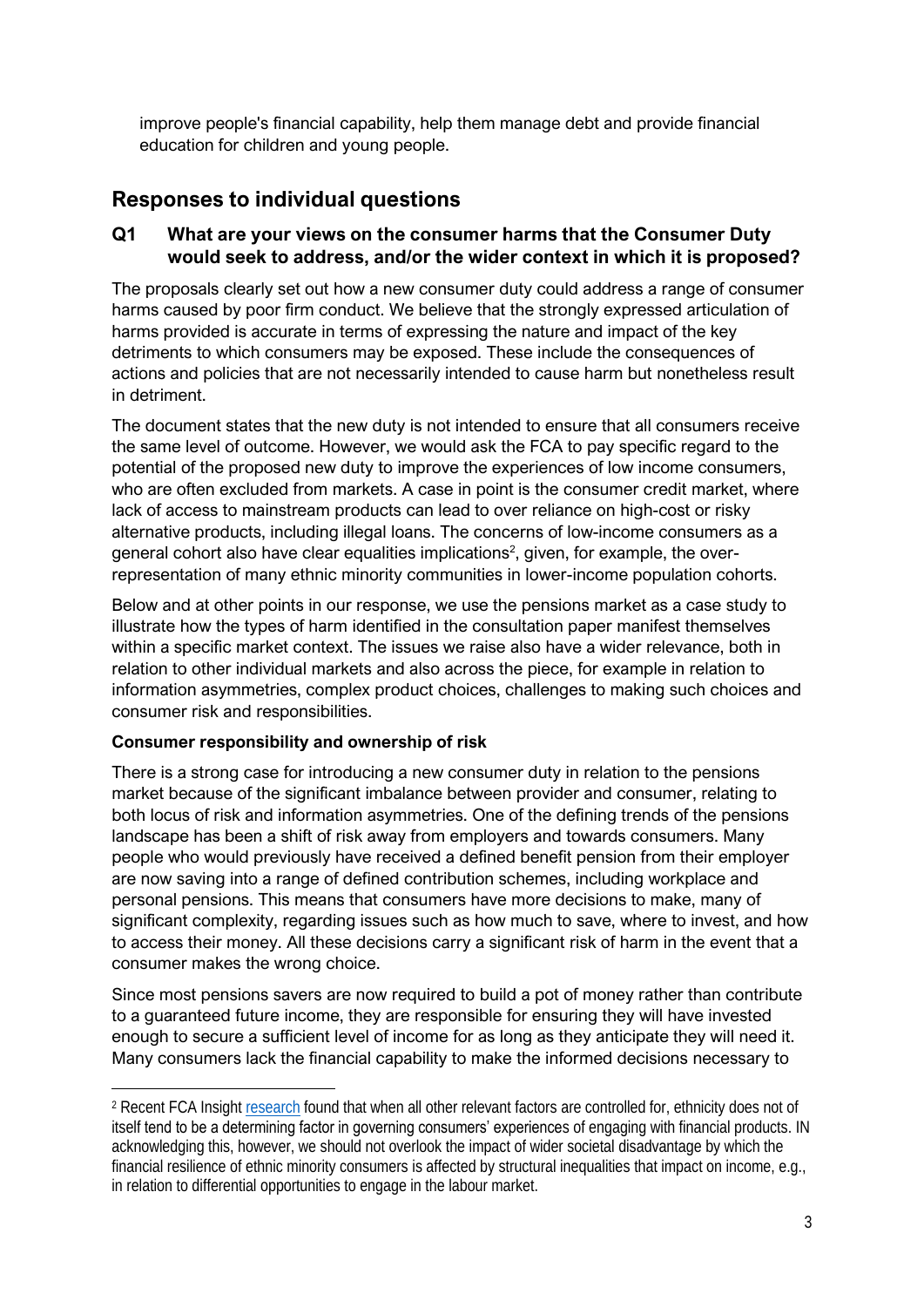guarantee this, and may not be able to get financial advice because of problems with affordability or accessibility. A new duty would address this by requiring clearer communications from firms to ensure that consumers can understand more about the products into which they are saving and investing.

### **Irreversibility of decisions**

Many of the decisions consumers need to make about accessing retirement income are either actually or effectively irreversible, for example because an individual will incur tax liabilities if they change their mind.<sup>3</sup> Customers' comparatively weak position in terms of access to clear information means that if they have made the wrong decision, they do not have an opportunity to correct it. This creates the risk of selecting a pension income level that will be inappropriate to their changing needs over time.<sup>4</sup> An effective consumer duty would mitigate the transfer of risk from the provider to the consumer by requiring a higher standard of care from the provider, so that the individual is less exposed in their decisionmaking.

#### **Behavioural biases**

Inertia bias, the tendency to rely on defaults to manage finances, is a behavioural tendency that can lead to financial detriment for consumers, Providers can exploit inertia bias and profit from a high probability that customers will not move away from either a default pension fund or their existing provider. Although there are rules in place to mitigate this risk, $5$  these do not apply to all products, meaning that consumers may continue to use products that are unsuitable for them and/or cost excessive amounts in fees and other charges.

Firms may also take advantage of behavioural bias by nudging customers into investments with higher costs and charges, where equally suitable but less expensive funds are available in the fund range. Providers might also name or present more expensive or higher risk funds in a way that makes them sound appealing, which is a particular risk where customers are researching options independently online.

Conversely, however, automatic pensions enrolment provides an example of how behavioural bias can be positively used to generate an outcome that enhances financial wellbeing. We recommend that the FCA draws on and promotes such positive examples as an integral element of its supervisory and support functions to embed the new duty.

## **Q2 What are your views on the proposed structure of the Consumer Duty, with its high-level Principle, Cross-cutting Rules and the Four Outcomes?**

The paper states that 'we believe…the [existing Business] Principles remain fit for purpose as a statement of firms' fundamental obligations. However, we consider that in UK retail financial services markets there is a need for something more – a clear statement of expectations that goes beyond our existing Principles and rules, and provides a framework for the ongoing development of retail markets.<sup>16</sup> However, if the new duty is therefore to act as a 'super-principle', it is not clear how this role will intersect with its status as being a

<sup>&</sup>lt;sup>3</sup> An example of an irreversible decision is an annuity purchase, where the individual buys a guaranteed annual income which will be set at a level that is determined at the time of the purchase and not subject to change according to market conditions.

<sup>&</sup>lt;sup>4</sup> For example, taking out single life annuity that wouldn't provide for a spouse on the party's decease, or lack of awareness/understanding of ill-health annuities, which can confer higher rates of payment to take account of the potentially life expectancy-limiting effects of the medical condition.

<sup>5</sup> For example, the charge cap – the limit on how much providers can charge for auto-enrolment funds calculated in terms relative to the average level of charges applicable to investments across all funds.  $62.30$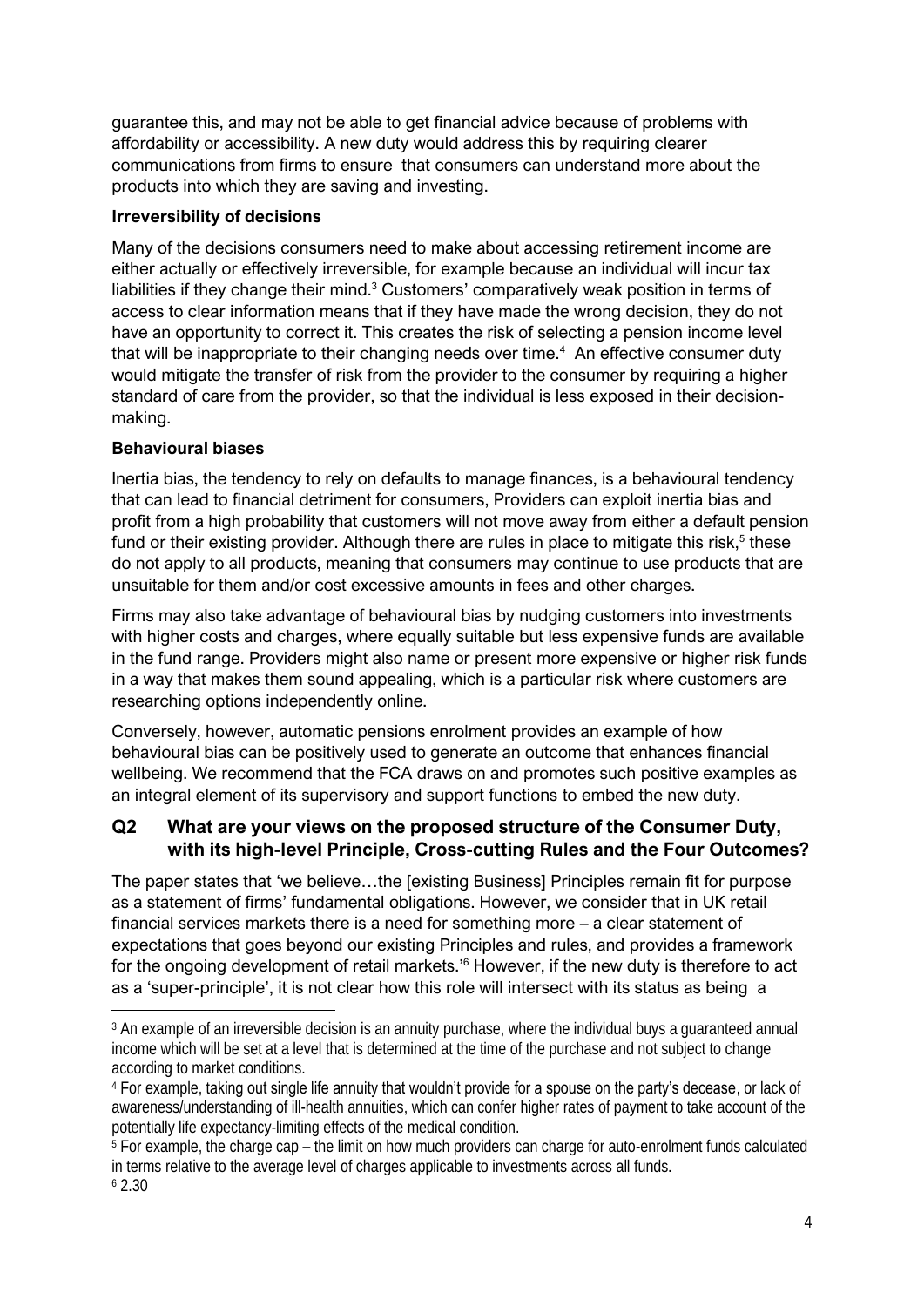'principle among other principles', substituting for or acting in parallel with other principles. We would welcome further clarification on this point.

Overall, it is difficult to assess the robustness of the proposed structure in advance of the further planned consultation on more detailed rules that will buttress the high-level framework. These rules need to be of sufficient detail to be effectively applied to specific markets and consumer scenarios. There also needs to be clear read-across from these rules to the intentions of the duty, to avoid duplicating what has been perceived in some quarters as a lack of clarity and strength of the current Business Principles. Equally, there will need to be close consideration of how the duty will be supervised and enforced by the FCA and how it will fit with the Senior Managers and Certification Regime (SM&CR).

# **Q3 Do you agree or have any comments about our intention to apply the Consumer Duty to firms' dealings with retail clients as defined in the FCA Handbook? In the context of regulated activities, are there any other consumers to whom the Duty should relate?**

We agree with the intention, but would highlight the position of occupational pension holders whose employer or related trust is the formal client. It is important that these consumers are not disadvantaged by this intermediated status. Although the FCA does not regulate occupational pension schemes (including commercial master trusts), we would encourage both the FCA and The Pensions Regulator to consider any good practice findings from evaluation of the new consumer duty in terms of whether these could be applicable to occupational pension scheme governance regulation. .

**Q4 Do you agree or have any comments about our intention to apply the Consumer Duty to all firms engaging in regulated activities across the retail distribution chain, including where they do not have a direct customer relationship with the 'end-user' of their product or service?**

We agree that consumers should be protected at all stages of the product relationship, i.e., in the context of interactions with all/any agencies that form part of the retail distribution chain. There will be circumstances in which a consumer experiences detriment as a result of purchasing or transacting with a product that either has been sold to them by an intermediary, such as broker, or following advice provided by a financial adviser. To cover such scenarios, it will be necessary to ensure that relevant rules clearly determine the locus of responsibility for any detriment caused. i.e., was a harmful product sold or brokered in good faith or was a sound product mis-represented?

In the debt collection field, the need for clarity regarding locus of responsibility for ensuring compliance with the new duty applies in respect of both originating creditors and debt purchase companies. In this context, new rules should apply respectively to (a) the original creditor, in terms of exercising due care in the selection of appropriate agencies to whom they would sell debts, and (b) the conduct of debt purchasers themselves. There is a further issue related to use of bailiffs, who are not subject to FCA regulation. Creditors (either the originating creditor or a purchaser) should be required to ensure that collections firms or teams apply appropriate levels of care in their activities.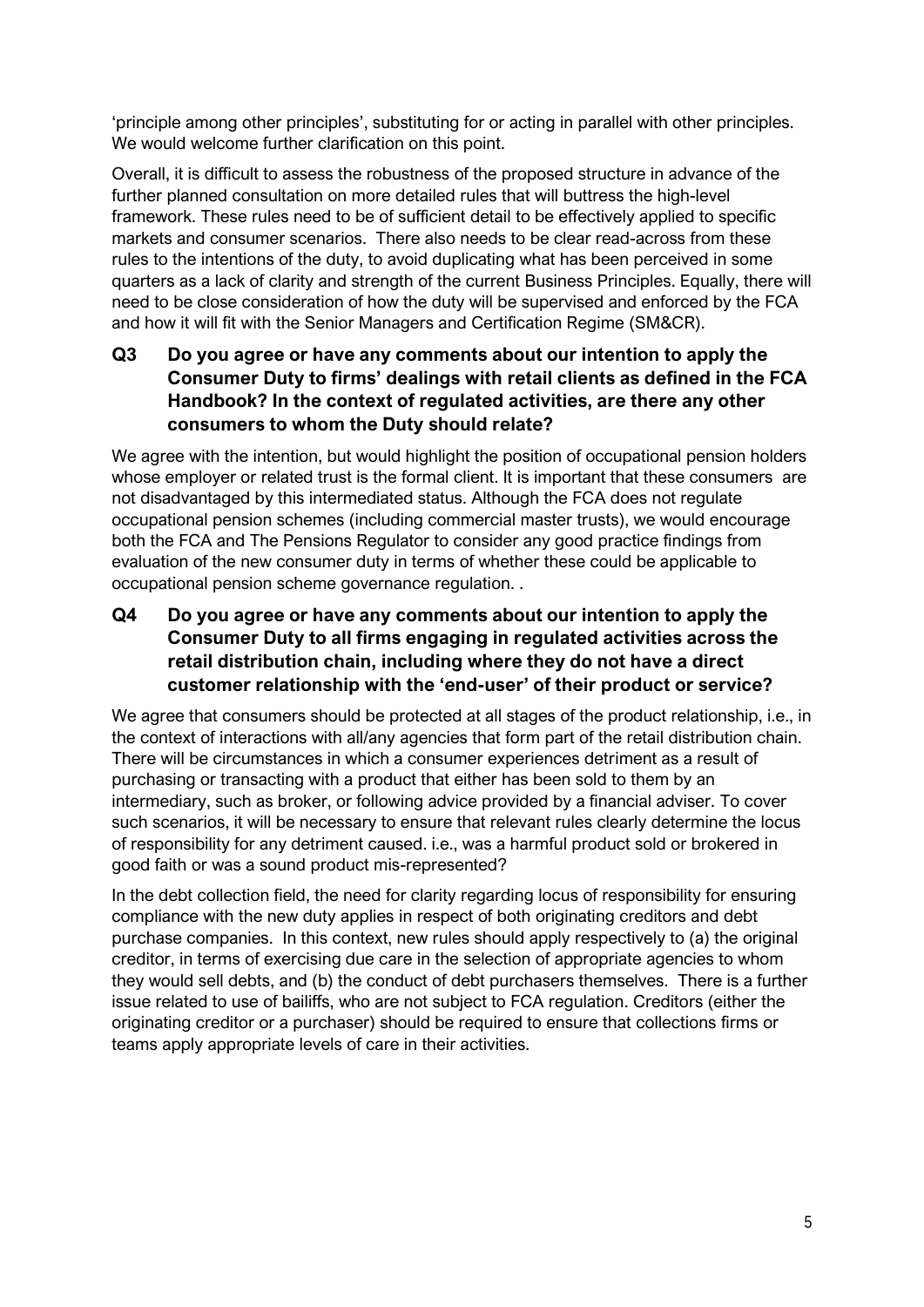## **Q5 What are your views on the options proposed for the drafting of the Consumer Principle? Do you consider there are alternative formulations that would better reflect the strong proactive focus on consumer interests and consumer outcomes we want to achieve?**

Two potential formulations of a new duty are proposed in the paper, one dealing with best interests and the other with good outcomes. We would argue that if it fell to a choice between one or other definition, then best interests should take precedence over outcomes, because a duty of best interests presupposes an intention to ensure good outcomes and will help define the nature and quality of what these will look like.

It would seem, however, to make most sense to combine the two so that the Duty reads: 'A firm should act in the best interests of retail customers in order to help ensure good consumer outcomes.' This would illustrate the link between quality of input (firms' conduct) and quality of result (good customer financial outcome).

This synthesis would also clarify that the customer's best interests should act as the primary guiding principle throughout the product relationship, from marketing and point of sale onwards. An assessment of quality of outcomes would therefore be recognised as the measure of the extent to which a firm had met its best interests duty.

Firms and consumers share responsibility for the achievement of good outcomes in terms of how they play their respective parts in in the product relationship. However, consumers can only adequately exercise their responsibility if they are enabled to do so. This creates a duty on firms both to ensure that products are designed, sold and managed in ways that meet the best interests of the target market and to seek to avoid detriment to the customer throughout the product lifespan.<sup>7</sup>

# **Q6 Do you agree that these are the right areas of focus for Cross-cutting Rules which develop and amplify the Consumer Principle's high-level expectations**

Overall, we agree that the areas of focus for the cross-cutting rules are the correct ones. However, we make a number of suggestions as to how these might be amended to further enhance consumer protection.

### **Foreseeable harm**

The proposed rule indicates that firms should be required to 'take all reasonable steps to avoid causing foreseeable harm to customers'. This rule is qualified as follows:

'This does not mean that consumers will be protected from all bad outcomes:

- Sometimes harm will occur because of circumstances that were unforeseeable.
- Sometimes the harm may be foreseeable too late to enable the firm to act.
- Or the nature of the harm may be such that there are no reasonable steps open to a firm to act to avoid it.'

<sup>&</sup>lt;sup>7</sup> As a separate point, the FCA will have to assess and clarify to firms how a duty centred on best interests would interact with or supersede existing regulatory requirements applicable to specific markets that mandate firms to act in customers' best interests.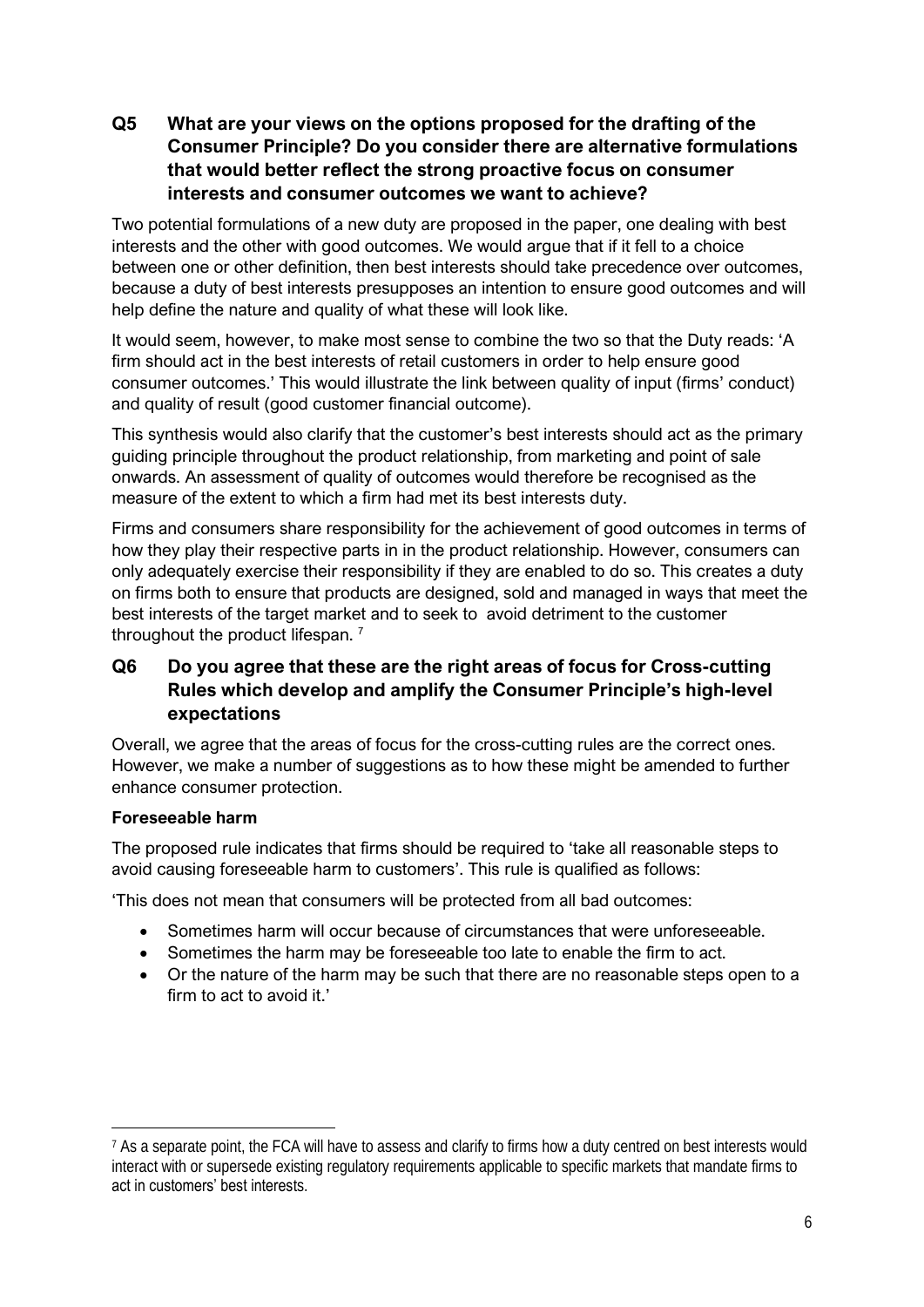We suggest that where harm occurs, the above three qualifiers should be used as a basis on which to test the robustness of firms' approaches, along the lines of:

- What prevented your firm from foreseeing the harm that took place?
- What steps do you take to stress-test the suitability of your products and services before you launch them?
- Having identified that harm was likely to occur, what prohibited your firm from taking action to avoid it?
- Why would it have been unfeasible rather than simply 'not reasonable' to address the harm?
- When providing initial advice or as part of the sales process, did your firm take into account whether offering/providing the product was consistent with the principle of promoting the customer's best interests?

### **Anticipating the needs of customers experiencing or approaching financial difficulty**

MaPS research demonstrates that certain common forms of consumer behaviour and mindset are likely to cause long-term financial detriment. <sup>8</sup> For example, habitual minimum credit cards payments can become behaviourally normalised by consumers, who do not realise they are engaging in problematic behaviour until their situation has deteriorated significantly. We also know that many people associate money problems with a high degree of social stigma, which acts as an obstacle to consumers seeking help before their situation become unmanageable.

Under a new duty, firms could be required to use transactional information to help customers make more effective decisions when they are approaching financial difficulty. Relevant trigger points for intervention might include evidence of unsustainably high levels or increasing frequency of credit use, loss of regular income stream impacting balancing of household budgets, declined payments of priority commitments, etc.<sup>9</sup>

We therefore recommend the introduction of a universal requirement, which may merit the creation of a further cross-cutting rule, obliging firms to monitor whether customers may be at risk of falling into financial difficulty and, where required, make proactive contact with them to discuss potential changes to their financial behaviour. This requirement should supplement, read across to and strengthen existing rules on the treatment of customers in arrears/default or at risk as a result of repeat credit use. 10

This expectation should also be supported by an explicit requirement that customers in debt are offered affordable repayment offers based on a reliable and accurate assessment of their circumstances, as provided by, for example, the [Standard Financial Statement.](https://sfs.moneyadviceservice.org.uk/en/) Underpinning this, there should be a default expectation on firms to offer seamless referral pathways to debt advice or other support for those who need it.

Please also refer to the detailed comments on pre-emption in our response to question 12.

<sup>8</sup> Please see, for example, an infographic produced by MaPS that provides examples of early warning signs of over-use or poor management of credit: [https://moneyandpensionsservice.org.uk/wp](https://moneyandpensionsservice.org.uk/wp-content/uploads/2021/03/symptoms-of-problem-debt.pdf)[content/uploads/2021/03/symptoms-of-problem-debt.pdf](https://moneyandpensionsservice.org.uk/wp-content/uploads/2021/03/symptoms-of-problem-debt.pdf)

<sup>&</sup>lt;sup>9</sup> We also suggest that when working with customers in or approaching financial difficulty, firms should discuss potential remedies that take account of all the products the consumer holds with them. For example, a proposed rate of arrears repayment on a credit card should be assessed in terms of its impact on capacity to repay a loan, vis-a-vis respective/relative costs of interest/other charges applicable to each product.

<sup>10</sup> For example, CONC 5.3 and CONC 7.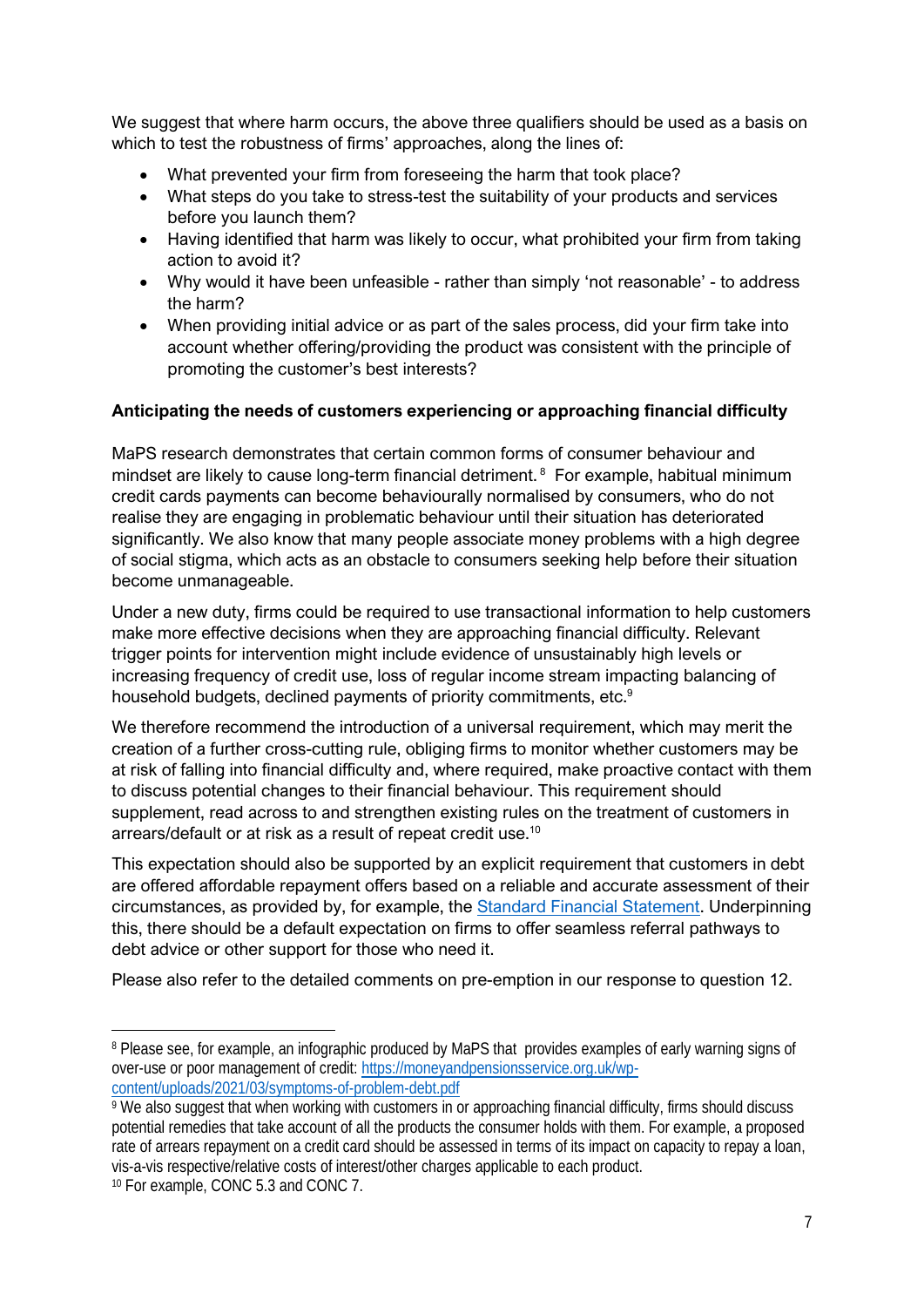# **Q7 Do you agree with these early-stage indications of what the Cross-cutting Rules should require?**

Overall, we agree with the approach defined in the cross-cutting rules. However, we make a number of recommendations regarding how these might be strengthened below.

In terms of the questions that firms should be asking themselves,<sup>11</sup> we suggest that the following should be added: 'Do I understand and am I seeking to meet the customer's best interests?'

In place of 'Avoid causing foreseeable harm', we suggest the insertion 'Take steps to anticipate and avoid potential harm'. This clarification would remove a potential loophole by means of which a firm could argue that any harm caused had not been foreseeable. We also suggest that the ability to foresee must be understood as being contingent on the extent to which a customer's financial circumstances have been adequately explored and understood by the provider.-

In place of 'enable customers to pursue their financial objectives', there may be merit in adding the clause 'and paying due regard to customers' financial wellbeing'. This would move firms' thinking beyond a limited concern with narrow outcomes, and locate the customer's objectives within the wider context of their overall financial health.

We accept the principle that the consumer has both the responsibility for and the freedom to set their own objectives and make their own decisions. However, a customer's ability to fully discharge their responsibility is in part contingent on the transparency and overall adequacy of a firms' conduct. Equally, based on the information a provider is likely to possess about a customer's financial circumstances, there will be situations where a firm may be as well or even better placed than a consumer to assess the potential risks in taking certain courses of action, such as accessing credit at a price that is likely to become unaffordable over time.

# **Q8 To what extent would these proposals, in conjunction with our Vulnerability Guidance, enhance firms' focus on appropriate levels of care for vulnerable consumers?**

The Duty is framed in terms of a requirement that '**firms must ask themselves** what outcomes consumers should be able to expect from their products and services'. While we are fully supportive of the intention of the requirement, empathy should not substitute for experience, i.e., drawing on the insights provided by customers themselves. However unintentionally, a firm that relies solely on putting itself in the customer' shoes risks overlooking the informed perspectives provided by customers themselves regarding their needs.

This risk has even greater salience in relation to customers in vulnerable circumstances. Contingent on level of resources, we believe that firms should be required to take steps to closely involve end users, including experts by experience across the range of vulnerabilities, in the design of products, communications, customer service approaches and, critically, outcomes - defining what good looks like from the consumer perspective.

We are concerned that although the FCA expects firms to 'consider the needs of vulnerable consumers in their target market', this intention may be undermined both by the latitude 'not [to] require firms to verify that all individual customers have in fact understood the information provided', and the proviso that 'a reasonable degree of checking of individual understanding' would only be required 'where the customer is receiving a personalised

<sup>11</sup> 3.09.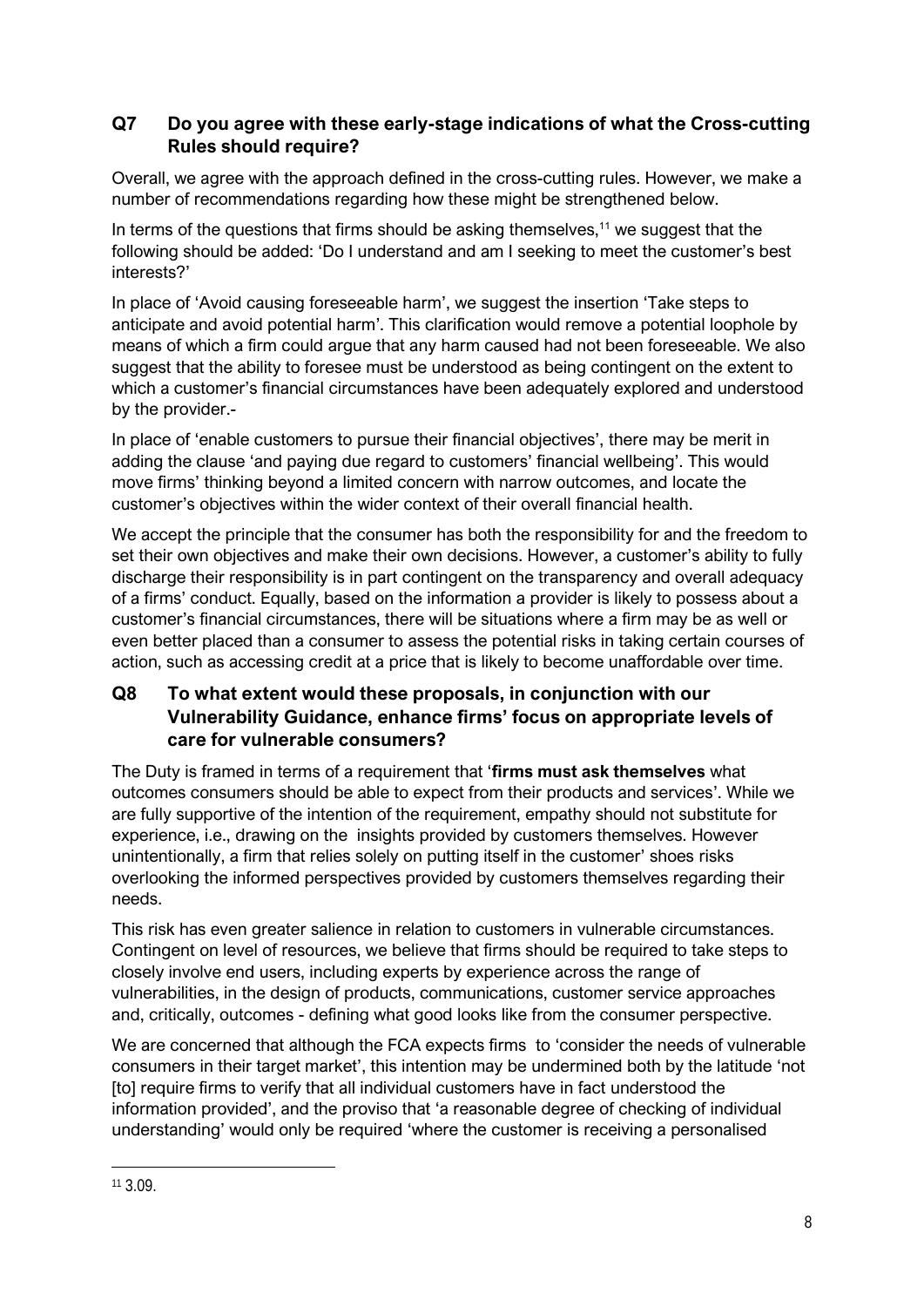service with interactive one‑to‑one communications with a firm and is asked to make important or complex decisions.<sup>'12</sup>

Many forms of vulnerability can be missed by firms not checking customers' understanding of what is being discussed, and we therefore suggest that such confirmation should be a default expectation. Equally, what does or does not constitute a personalised service or interactive one-to-one communication is not clear, and this opacity risks leaving the door open to poorly-designed automated processes.

The proviso might also implicitly discourage a flexible multi-channel approach to service delivery where, for example, where a customer using an online product application channel can be encouraged and enabled to visit a branch or make telephone contact at any point where they decide that the information required to make a decision is too complex for them to proceed unassisted.

There is also a need to ensure that firms monitor their customers' transactional behaviour and the product's performance throughout the product lifespan, to enable firms to adapt their approaches to changes in customers' circumstances, particularly in the case of openended credit products, such as overdrafts and credit cards.

# **Q9 What are your views on whether Principles 6 or 7, and/ or the TCF Outcomes should be disapplied where the Consumer Duty applies? Do you foresee any practical difficulties with either retaining these, or with disapplying them?**

In our view, a robust new duty should supersede Principles 6 and 7. A clearer injunction to act in the best interests of the consumer represents a substantial improvement on the requirement in Principle 6 to '**pay due regard to** the interests of the customer'. There is also an opportunity and a need for new rules to clarify what is meant by 'fairness', with reference to examples of what would be considered either fair or unfair.

Equally, clear rules that require the provision of communications that are accessible, proportionate and tailored to customers' real needs and capabilities are likely to have a stronger positive effect on customer outcomes than the more general Principle 7 requirement to communicate in a way that is 'clear, fair and not misleading'.

In short, we cannot see any merit in retaining Principles 6 and 7 in parallel with a new duty. To do so would be likely to create confusion for firms regarding the requirements with which they should comply. Experience demonstrates that for a regulatory framework to succeed in terms of translating high-level intentions into daily practice, it must be clear and comprehensible to customers and frontline staff as well as to senior managers.'

Retaining Principles 6 and 7 might also provide a loophole by means of which firms not acting in good faith could choose to build policies based on whichever of the alternative principles they felt provided the least effort to meet consumer protection requirements.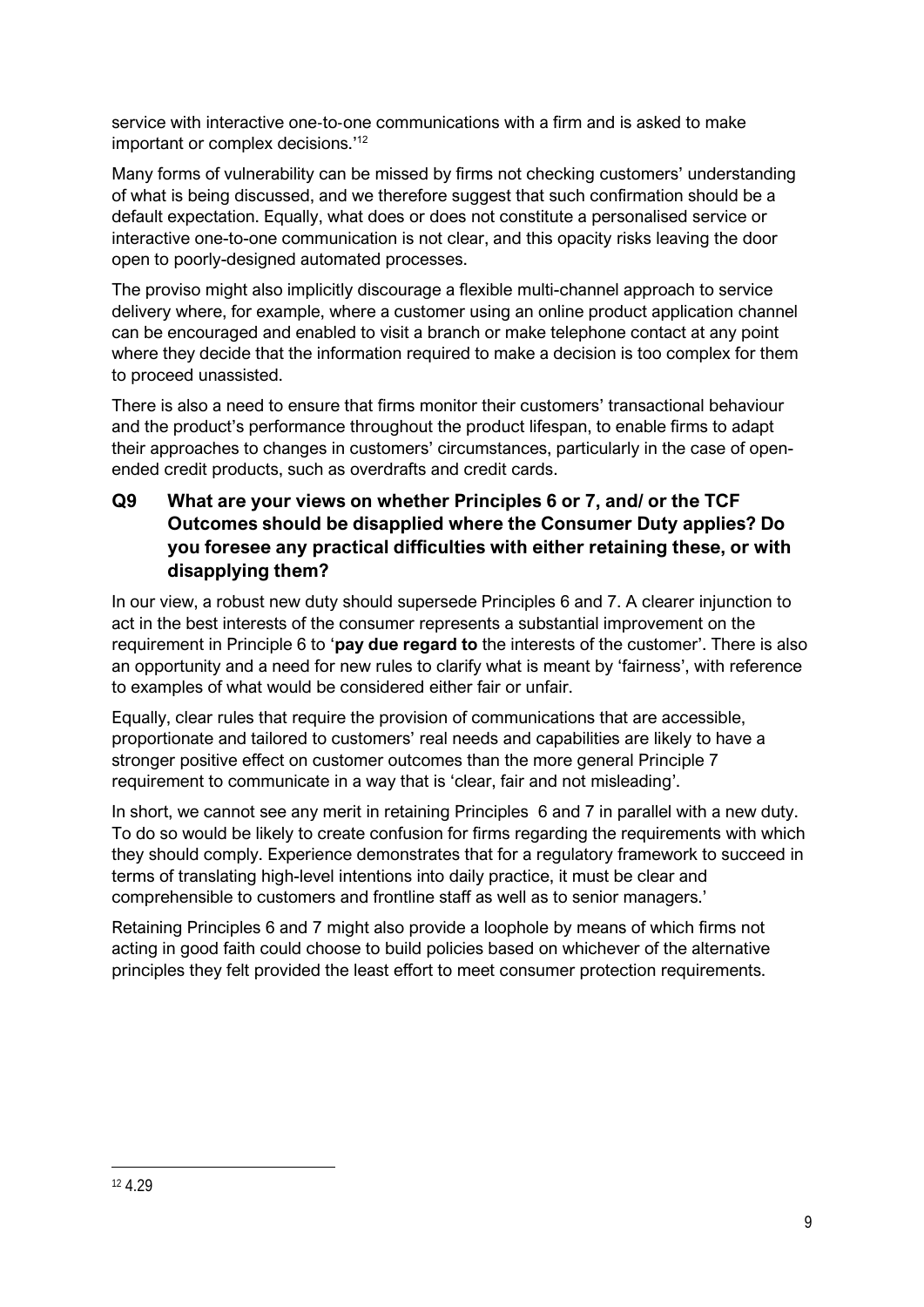# **Q10 Do you have views on how we should treat existing Handbook material that relates to Principles 6 or 7, in the event that we introduce a Consumer Duty?**

The new duty represents a significant step forward in the FCA's expectations on firms to act in the best interests of their customers. In order to illustrate the significance of this paradigm shift, we recommend that the FCA reviews existing Handbook material and, in line with our response to the previous question, replaces material relating to Principles 6 and 7 with new content that expresses the requirements of the new duty.

This would clearly entail a substantial programme of work, (a) for the FCA itself and (b) for firms in terms of adjusting existing policies and practices to fall into line with new requirements. It would therefore seem appropriate to publish a review timetable, indicating how this programme of work would be carried out on a staged basis. As it develops, this work should also be underpinned by a process of familiarisation carried out by FCA supervisory staff to support firms with the introduction of new requirements.

# **Q11 What are your views on the extent to which these proposals, as a whole, would advance the FCA's consumer protection and competition objectives?**

As outlined above, we have a concern that the framing of the Duty in terms of firms being required to 'ask **themselves** what outcomes consumers should be able to expect' applies a test that risks leaving consumers to be treated as a notional objects of intervention, without reference to the true nature of their needs.

As such, we suggest that firms should be required to maximise opportunities to involve consumers in all aspects of product development, communications and customer service approaches and the definition of good outcomes. Without this, processes risk being informed solely by the perspectives of an unrepresentative sample of the overall consumer population, comprising senior managers, Board members, product designers and policy officers, 'thinking their way into' the customer's mindset at one remove. 13

The FCA asserts that any new duty would not 'remove consumers' responsibility for decision making', which we recognise is consistent with the relevant FCA Principle of Good Regulation. However, as other consumer bodies have argued, this expectation should be tempered by an explicit acknowledgement that the ability of the consumer to exercise responsibility is contingent on the nature and quality of firms' conduct as well as on the capability and behaviour of the consumer themselves.

A consumer can only fully exercise their responsibility if a product or service is inclusively designed, marketed and transacted by the provider. As such, there is a case to be made that Principle 4 of the FCA's Principles of Good Regulation - 'Consumers should take responsibility for their decisions' – should be amended to include a further clause to the effect of '...where a firm has fully discharged its own responsibilities.'<sup>1415</sup>

<sup>&</sup>lt;sup>13</sup> We accept that this might represent a resource challenge for smaller firms, which in practical terms might be mitigated by the use of proportionate approaches such as small-scale beta-stage product testing and evaluation, for example.

<sup>&</sup>lt;sup>14</sup> We acknowledge that this might in turn require an amendment to FSMA, however.

<sup>&</sup>lt;sup>15</sup> For an insightful discussion regarding the attitudes of consumers and firms to the question of responsibility, please refer to a 2013 [report](https://www.fca-pp.org.uk/sites/default/files/fca_practitioner_panel_consumer_responsibility_report_september_2013.pdf) prepared for the FCA Practitioner Panel – 'Consumer Responsibility: Identifying and closing the gap'.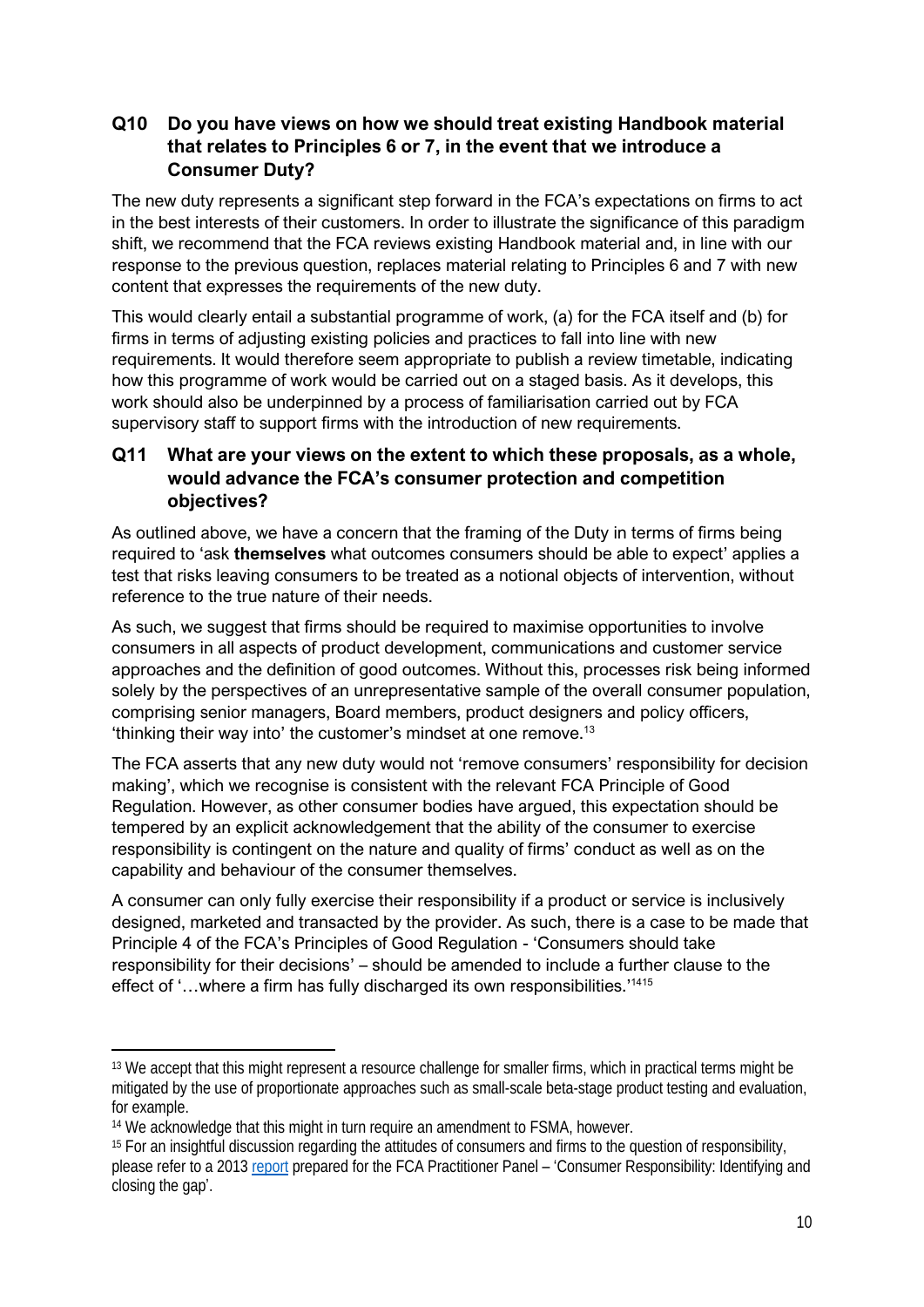The paper makes reference to the requirement that 'firms would monitor, test and…adapt their practices and processes on an ongoing basis, to satisfy themselves that they are delivering the expected outcomes.' <sup>16</sup> We look forward to further detail in the subsequent stage of consultation on both how and how closely the FCA will examine and analyse relevant evidence and take action if firms are not acting appropriately.

Clear read-across from the duty to new rules will be critical to the success of the duty in meeting its objectives. This will help reduce the risks associated with reliance on general concepts such as 'reasonableness' and 'fairness', which are susceptible to a range of subjective interpretations. These terms must be very clearly defined, commonly understood and consistently regulated for.

It could be argued that 'reasonableness' is a commonly understood term as defined, for example, by its use in a legal context. However, this does not guarantee that firms would refrain from interpreting it from a purely commercial perspective, i.e., what makes business sense and generates most profit, which would militate against focusing on the best interests of the customer. Compliance with the duty must therefore be assessed by means of a consistent supervisory approach, based on a shared understanding between regulator and industry of what reasonableness and fairness look like in practice.

Although we agree that the duty should not apply retrospectively to past business, we believe there should be an explicit expectation that firms review their current policies and existing products to ensure that their approaches are consistent with the requirements of a new duty.

We are pleased to note the FCA's explicit expectation that firms should avoid exploiting behavioural biases. . However, it should be noted that consumers may not always be aware that their own behaviour is subject to bias that is vulnerable to exploitation. For example, in markets where consumers have not been prompted to shop around to compare the cost of alternative products, inertia becomes normalised behaviour. Regulating for this issue will therefore require a clear understanding on the part of supervisors of the nature of such biases and how they can be manipulated.

### **Pre-emption**

We are gratified by the intention that the new duty would 'have a 'pre-emptive effect, reducing the likelihood of harms arising in the first place,<sup>17</sup> and suggest that greater emphasis should be put on this point.<sup>18</sup> Pre-emption enables firms to identify and design out potential harms.

An anticipatory approach must be based on active consumer involvement to support an informed understanding of customers' needs and circumstances, including propensity to different forms of vulnerability .Such an approach will increase the foreseeability and reduction of avoidable detriment. An anticipatory approach would also help erase the false separation between 'vulnerable' and 'non-vulnerable' consumers. It would recognise that **all** customers are entitled to and should be able to confidently expect that they will be provided with a product or service that meets their needs and is free from barriers or disproportionate penalties in the event that their circumstances change.

<sup>16</sup> 2.36(d)

 $17,2.20$ .

<sup>18</sup> Also 2.21: 'We want to bring about an environment where the consumer harms described above do not occur in the first place, because firms are consistently placing their customers' interests at the heart of their businesses.'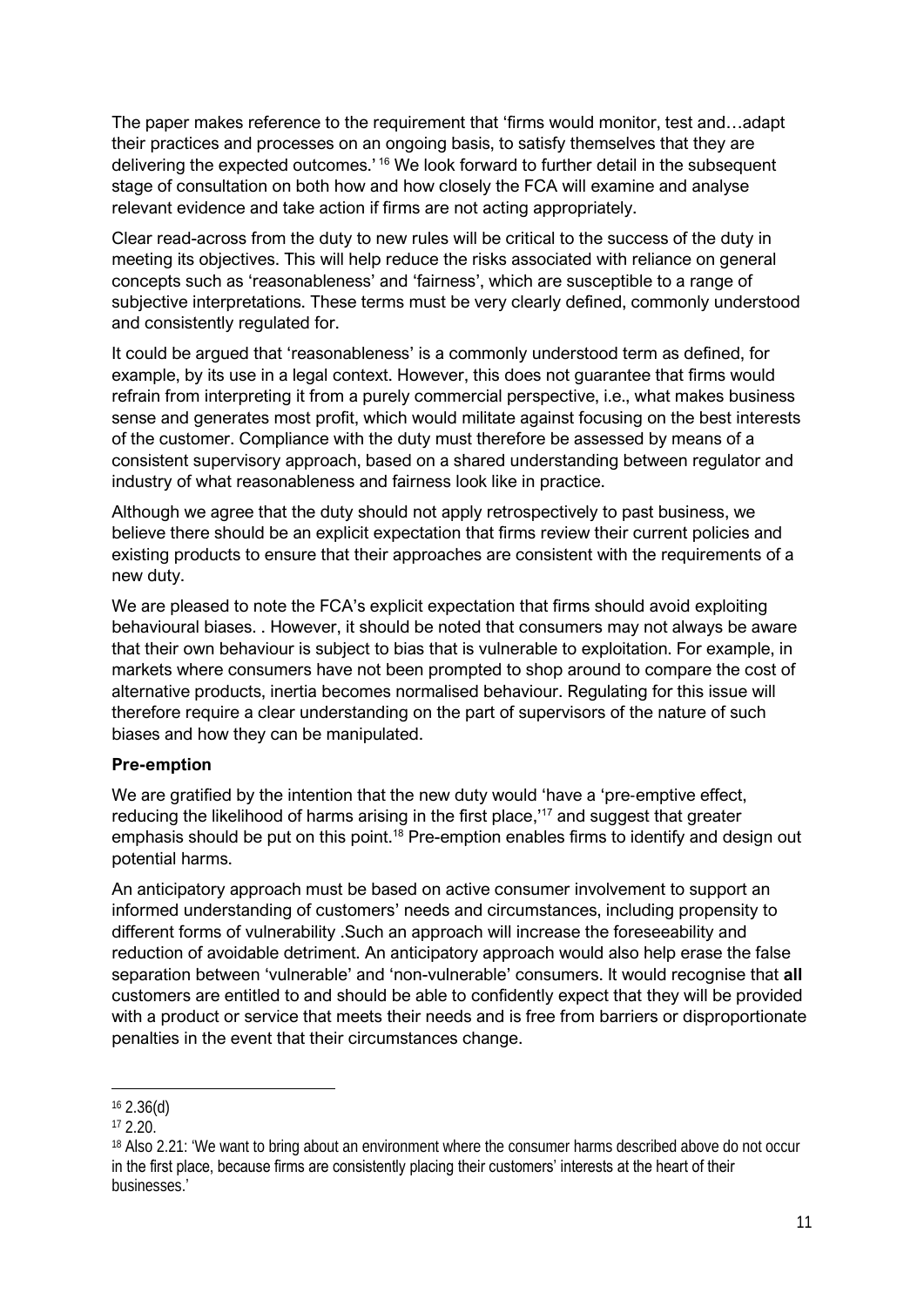Effective pre-emption also requires the adoption of an anticipatory approach to the emergence of financial difficulty, and we have suggested above that there might be merit in introducing a specific cross-cutting rule to deal with this issue. Firms offering credit facilities and products should be incentivised to make more proactive use of transactional data in support of customers showing signs of diminished financial resilience, not only at the point when payments have already been missed but also beforehand.

Banks in particular have access to unique insights into the financial circumstances and behaviours of their customers, and providers routinely apply market segmentation models to support marketing and sales strategies. As such, approaches and operational frameworks already exist that could be adapted to identify and target support towards customers at risk of harm. The spirit of regulation covering the treatment of customers under-servicing overdraft and credit card commitments should be applied across all relevant markets.

## **Q12 Do you agree that what we have proposed amounts to a duty of care? If not, what further measures would be needed? Do you think it should be labelled as a duty of care, and might there be upsides or downsides in doing so?**

We have no comments to make on this question.

### **Q13 What are your views on our proposals for the Communications outcome?**

## **Q14 What impact do you think the proposals would have on consumer outcomes in this area?**

**Outcome: Communications equip consumers to make effective, timely and properly informed decisions about financial products and services.**

Clear, simple and accurate communications have a critical role to play in supporting consumers' financial wellbeing, and we see FCA expectations in this area as having a particular complementarity with MaPS' statutory role to 'improve the ability of members of the public to make informed financial decisions'. 19

A well-informed and more confident consumer will be better equipped to understand and exercise good judgement in selecting the products that meet their needs. However, a customer's ability to make such a judgement is reliant on a firm's duty to provide clear and transparent information to assist decision-making processes.

The consumer should not unknowingly take on greater risk without understanding the implications of their decisions. Providers should therefore not present information that is difficult to understand or misleading, and should clearly explain both the outcomes the product is intended to achieve and any risk associated with the customer choosing to make use of it.

MaPS has a key role to play in helping consumers understand the risks that lie with them and how they can mitigate such risks. By means of the guidance and information we provide to consumers, we can explain the differences between different types of products, what those differences mean for the consumer and what their options are.

Information made available and communicated to the consumer should be very clear at the point where they make a decision that is impossible or difficult to reverse. This should not just be a box-ticking risk warning exercise. The consumer duty should require firms to

<sup>19</sup> Financial Guidance and Claims Act 2018.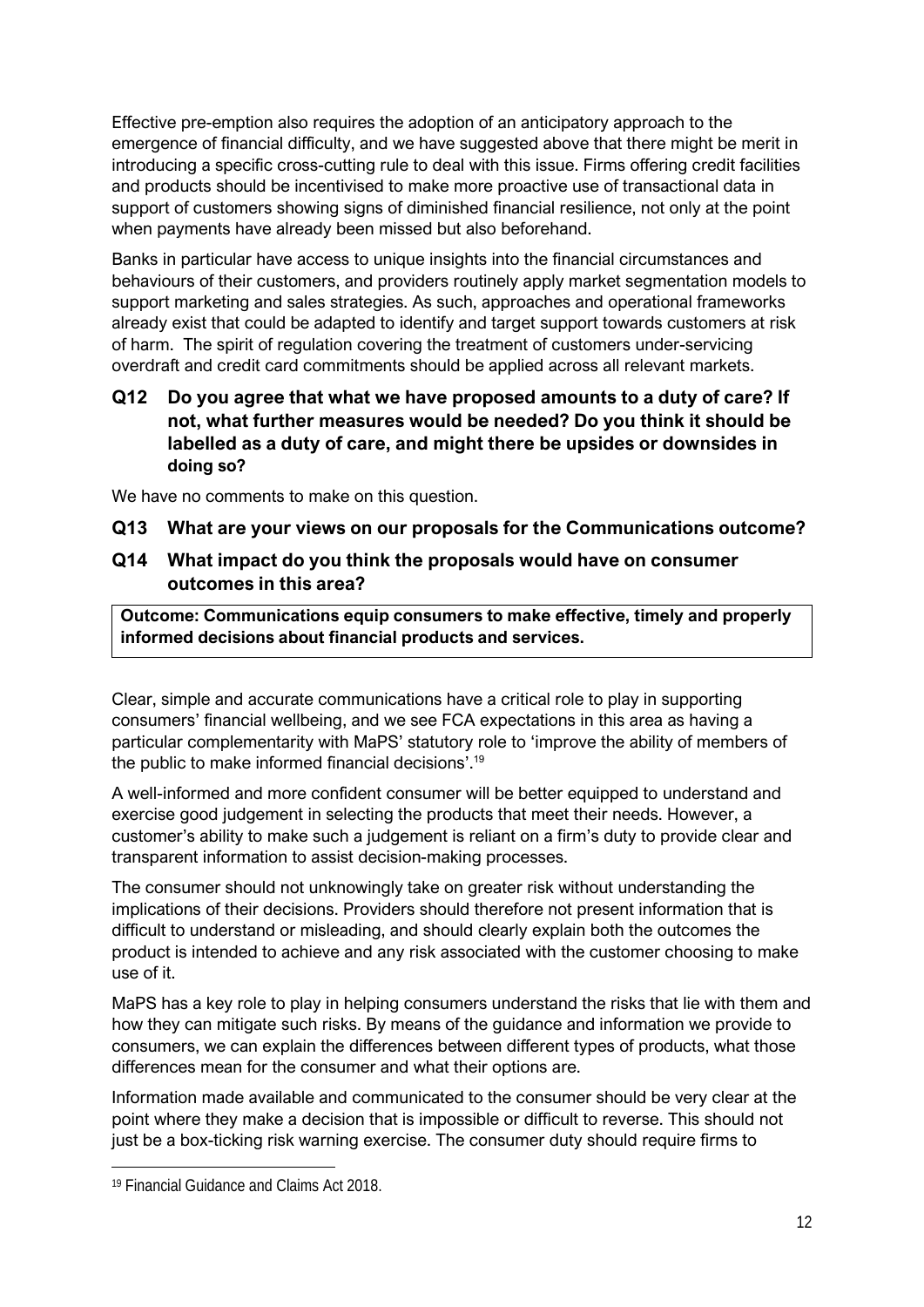assess the effectiveness of their actions, one measure of which could be whether consumers understand, for example in the pensions context, that they are making a lifelong commitment to a set level of income. MaPS makes the information and guidance we provide very clear in terms of which decisions will effectively be permanent and any impact on later decisions or future costs.

Research has found that concepts that might be assumed to be readily comprehensible, such as APR and compound interest, are poorly understood by a substantial proportion of consumers. We feel that the proposed proxies for user involvement (surveys or monitoring of relevant management information)<sup>20</sup> are not sufficient to the task of gaining informed insight into consumers' communication needs. It is crucial that consumers, including those who have experienced vulnerability (financial or otherwise), are directly involved in the design of appropriate communications to ensure these will have the desired impact, and we support the FCA's proposal for firms to carry this out at a level commensurate with the nature and purpose of the communication.<sup>21</sup>

If consumers are not actively involved in communications design processes, inaccurate and inappropriate assumptions might otherwise be made by firms, leading them to produce content that exceeds the real limitations that many consumers face.<sup>22</sup> It is also important to note that conditions of 'scarcity', i.e., a lack of required resources such as time or money, can shrink cognitive bandwidth and reduce a person's available capacity for processing information<sup>23</sup>.

Firms should provide consumers with information about what they could or should do in the event that they encounter problems in the course of the product lifetime. These problems may arise for a variety of reasons:

- A product does not perform in a way the customer believed it would
- Changes occur in the customer's financial circumstances
- The customer does not act as a 'model consumer' (e.g., by only making minimum credit card payments)

Firms should therefore take steps to better promote available means of support (either inhouse or third-party), such as debt advice or money guidance, as well as routes to complaint or redress.

Firms should not only be required to ensure that communications are clear, but also to monitor whether they elicit the desired behavioural response from the customer. For example, arrears letters are often written in a tone and style that causes disengagement, fear and 'paralysis' rather than engagement and action. Although we are mindful that in the credit sphere the Consumer Credit Act places specific requirements on firms regarding arrears communications, we believe significant improvement is possible here. To ensure customers falling into difficulty take action rather than avoid it, we believe it is critical that such communications are user-tested and optimised.

In addition to ensuring that content is fit for purpose, firms must ensure that approaches to communication are appropriate. For example, sending out frequent, repetitive

<sup>20</sup> 4.22.

<sup>&</sup>lt;sup>21</sup> Making use of behavioural science principles would be of value, and there is good practice in this area already.

<sup>&</sup>lt;sup>22</sup> As evidenced by research on average numeracy and literacy ages and levels of understanding of financial concepts and terminology.

<sup>&</sup>lt;sup>23</sup> 'By constantly loading the mind with other processes, [scarcity] leaves less 'mind' for the task at hand. [It] directly reduces bandwidth – not a person's inherent capacity, but how much of that capacity is currently available for use'. Source: S Mullainathan and E Shafir, (2013) 'Scarcity: Why having too little means so much'.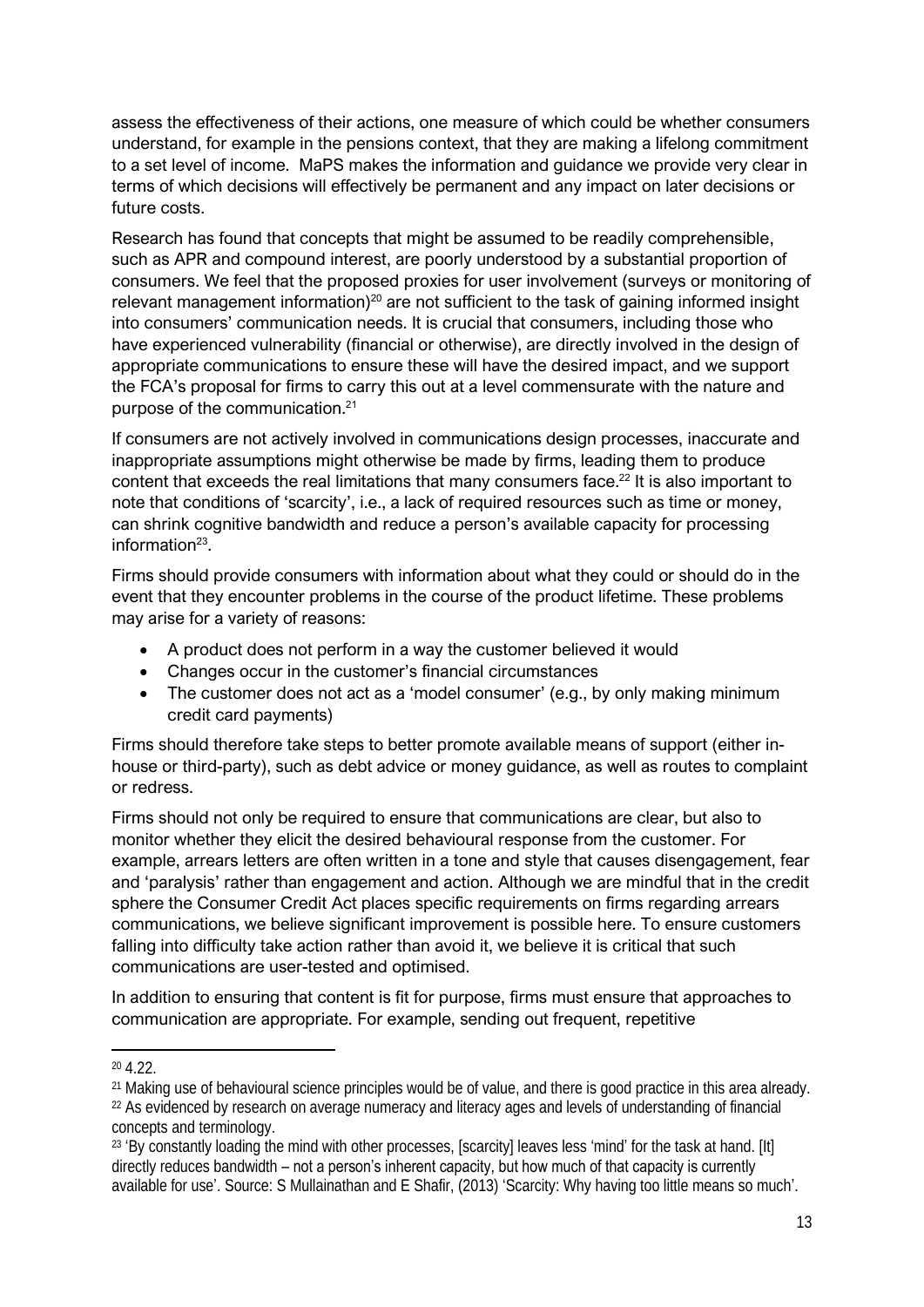communications will often militate against engagement rather than encourage it. Communications must be timely (relevant to the issue in hand) and proportionate in tone and frequency to the relevant degree of importance/urgency. Offering a channel mix, where for example, a customer can move from a digital journey to a human encounter is also important.

## **The influence of regulatory language**

The FCA itself has a critical role to play in creating a linguistic environment in which the way regulatory expectations are expressed does not oblige firms to represent and communicate terms and conditions in technical or legalistic language that will be poorly understood by consumers.

## **Communications good practice case study**

A building society redrafted product terms and conditions to ensure that content was appropriate for and comprehensible to an adult customer with a UK average reading age of 9. Draft content was reviewed by the organisation's legal and compliance teams, who ensured that the simplification of content adequately expressed key points of law and regulation.

### **Information asymmetries**

Providers have access to significantly more information about complex products than consumers do, for example in a pensions context, about how products are structured, how to save into them, tax implications, the implications of different ways of taking money out of schemes, etc. There are disclosure regulations which require providers to make certain information available to the consumer, but there is no requirement for this to be expressed in plain English.<sup>24</sup>

Such information is often difficult to understand and contains jargon, which means that consumers are less likely to read or understand it. This increases the risk of consumers buying or saving into products that may not be appropriate for their needs and circumstances, leading to financial detriment.

An effective new consumer duty could assist in requiring firms to avoid the use of confusing, misleading or materially incomplete information. This area provides an illustration of how the quality of input influences the quality of outcomes that consumers should be able to expect, and how such inputs must enable rather than hinder. MaPS has a key role to play in this space, by filling gaps in and further clarifying information. <sup>25</sup>

### **Cognitive ageing and cognitive decline**

Cognitive decline is a condition that can affect people at any age, while cognitive ageing is a natural consequence of getting older, one that manifests itself in various ways, not all of which will impact on financial capability. That being said, cognitive decline is a significant issue among some members of the ageing population  $26$  and puts consumers at risk of

<sup>&</sup>lt;sup>24</sup> For an example of the positive impact of reframing communications relating to numerical information, such as expression of cost of interest in price terms, please refer to the Plain Numbers Project Initial Trials [Report.](https://static1.squarespace.com/static/5f7f7734f7e47f08bc961018/t/60dcd93f4e4c433c2bb05da5/1625086280079/Plain_Numbers_Research_Report.pdf) <sup>25</sup> Consumers can contact our helpline if they have specific questions, or can use our website to find out more

about the types of product they are saving into or thinking about. Eligible consumers can engage with Pension Wise to gain an understanding of their options for accessing their pensions.

<sup>26</sup> See for example National Endowment for Financial Education (2016) Early Warning Signs: Impact of Aging on Financial Decision Making: [https://www.nefe.org/\\_images/research/Early-Warning-Signs-Impaired-Financial-](https://www.nefe.org/_images/research/Early-Warning-Signs-Impaired-Financial-Skills/Early-Warning-Signs-Impaired-Financial-Skills-Executive-Summary.pdf)[Skills/Early-Warning-Signs-Impaired-Financial-Skills-Executive-Summary.pdf](https://www.nefe.org/_images/research/Early-Warning-Signs-Impaired-Financial-Skills/Early-Warning-Signs-Impaired-Financial-Skills-Executive-Summary.pdf)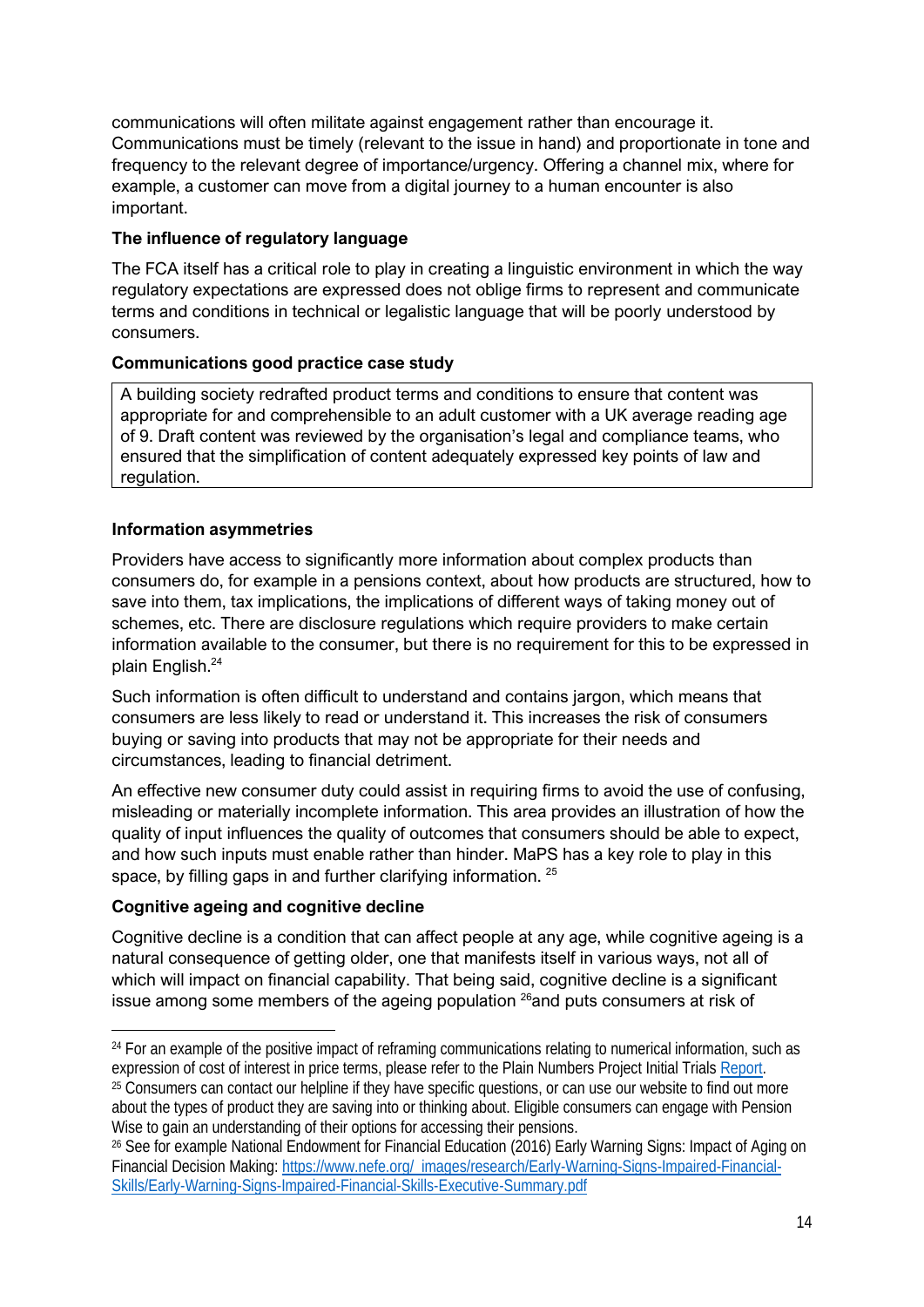financial detriment. Research suggests that financial and mathematical skills are some of the first to decline.

The introduction of pension freedoms has meant that consumers are increasingly expected to make financial decisions at the point of retirement or after they have retired. This presents a significant challenge with respect to the issues of consumers taking on more risk and the paucity of clear information provided by pensions providers about their products.

In the case of cognitive decline, the consumer's vulnerability is likely to be progressive – worsening over time. This creates a particularly pressing need for firms to avoid publishing information that is misleadingly presented. There are also risks associated with possible impairment to consumers' decision-making ability , associated with, for example, staying in higher risk funds or paying higher costs and charges than necessary. An assurance of good customer service tailored to the individual's needs is therefore vital in this context, which should build in reviews of the ongoing suitability of products and maximising opportunities for customers to understand their options.

In terms of MaPS' contribution in this area, we currently provide guidance about the financial decisions that individuals will need to make, supporting them to make more informed assessments of the options available to them. Our Financial Wellbeing Strategy includes a commitment to produce more focussed guidance to help individuals and their families across the life cycle, which we are taking forward in our operational planning.

## **Q15: What are your views on our proposals for the Products and Services outcome?**

## **Q16: What impact do you think the proposals would have on consumer outcomes in this area?**

**Outcome: Products and services are specifically designed to meet the needs of consumers, and sold to those whose needs they meet.**

We recommend that the FCA encourages firms to involve customers in product design processes. Customers can only be fully put at the heart of a firm's business if they are closely engaged in the design of the products they will use. As part of the MaPS UK Strategy for Financial Wellbeing development work, we have designed a set of creditor standards, which incorporate a recommendation that providers should involve their customers, including those with lived experience of money and mental health problems, in designing and testing their services, systems and products, to ensure that they meet the needs of these vulnerable consumers.<sup>27</sup>

As part of the longer-term process of culture change that the duty seeks to achieve, we would also encourage the FCA to engage in dialogue with firms regarding how their products and services will actively contribute to customers' financial wellbeing.

As a good practice example, there is a credit union initiative that uses data provided by loan applicants who are declined credit to create a creditworthiness recovery plan. This plan sets out the actions an unsuccessful borrower can take to become more financially attractive to lenders in the future, while also encouraging saving.<sup>28</sup> The community finance sector also

<sup>&</sup>lt;sup>27</sup> Please see two valuable quidance documents published by Fair by Design, which set out policy recommendations and offer practical advice for regulators and firms in relation to fair/inclusive/accessible/universal design.

<sup>28</sup> [nestegg Financial Health Indicators.](https://nestegg.ai/introducing-financial-health-indicators/)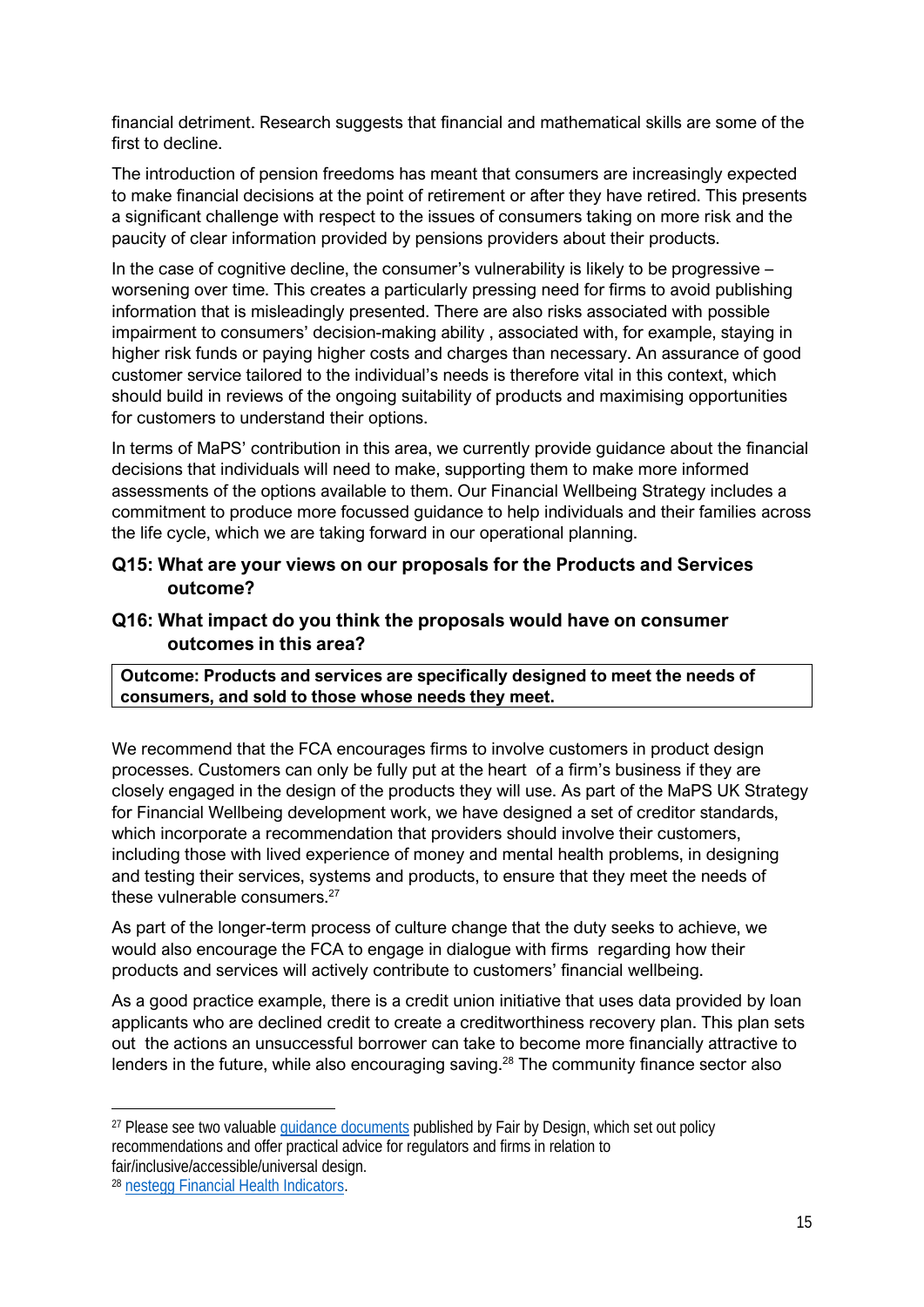offers good practice examples of product design, such as repay and save loans, an approach that positively exploits behavioural bias to enhance financial capability and longer-term wellbeing.<sup>29</sup>

The paper makes several references to the 'mass market'. In our view, the use of this term risks creating an impression of a binary landscape comprising financially-healthy or included consumers on the one hand and financially vulnerable or 'risky' consumers on the other. We feel that a more nuanced analysis of the overall consumer population would be useful. This would help firms, and product designers in particular, to consider the needs of particular consumer groups in greater detail and tailor their offers accordingly. As well as drawing on the FCA's own Financial Lives data, firms could be encouraged to make use of data generated by the MaPS Financial Wellbeing Survey and the consumer segmentation model it adopts as a means to support market analysis. $^{30}$ 

# **Q17 What are your views on our proposals for the Customer Service outcome?**

# **Q18: What impact do you think the proposals would have on consumer outcomes in this area?**

Firms should be required to adopt customer service approaches that take full account of the diverse realities of consumers' lives. For example, horizon scanning work $31$  conducted for MaPS highlights the importance of offering:

- Longer call centre and webchat opening hours to cater for shift and other variable hours workers
- Smart design to ensure that online services are equally accessible for both smart phone and PC/laptop/tablet users
- Multi-channel options: digital access does not always equate to digital confidence and the flexibility to switch between channels is important.

Customers in financial difficulty need and deserve a quality of customer service at least equivalent to that offered to any other type of customer, and we believe this should be made clear to firms. For this group of customers, the issue is less about 'not hindering them' but rather proactively helping them by treating them in a way that elicits a positive behavioural response. In supporting this parity of expectation, we suggest that the FCA should require firms to research how satisfied customers in difficulty are with the provider's management of their arrears, at a level of scrutiny equivalent to that applied to other services.

At the point at which detailed rules are drafted, we recommend that explicit expectations are placed on firms to ensure that the quality of service provided to authorised third-party customer representatives is of a quality commensurate with that applied to customers representing themselves. This is an issue of longstanding concern and becomes ever more pertinent in light of the demographic trend towards an older/aging population.

<sup>&</sup>lt;sup>29</sup> The customer develops the habit of making regular payments to service a loan and when it is paid off continues to make payments into a savings account.

<sup>30</sup> Previously known as the **Financial Capability Survey**, the last iteration of which was used in 2018. MaPS will be refreshing this survey under its new title in 2021.

<sup>&</sup>lt;sup>31</sup> Trajectory (2020): Horizon Scanning for Remote Debt Advice - Report prepared for the Money and Pensions Service. [https://moneyandpensionsservice.org.uk/wp-content/uploads/2021/03/horizon-scanning-for-remote](https://moneyandpensionsservice.org.uk/wp-content/uploads/2021/03/horizon-scanning-for-remote-debt-advice.pdf)[debt-advice.pdf](https://moneyandpensionsservice.org.uk/wp-content/uploads/2021/03/horizon-scanning-for-remote-debt-advice.pdf)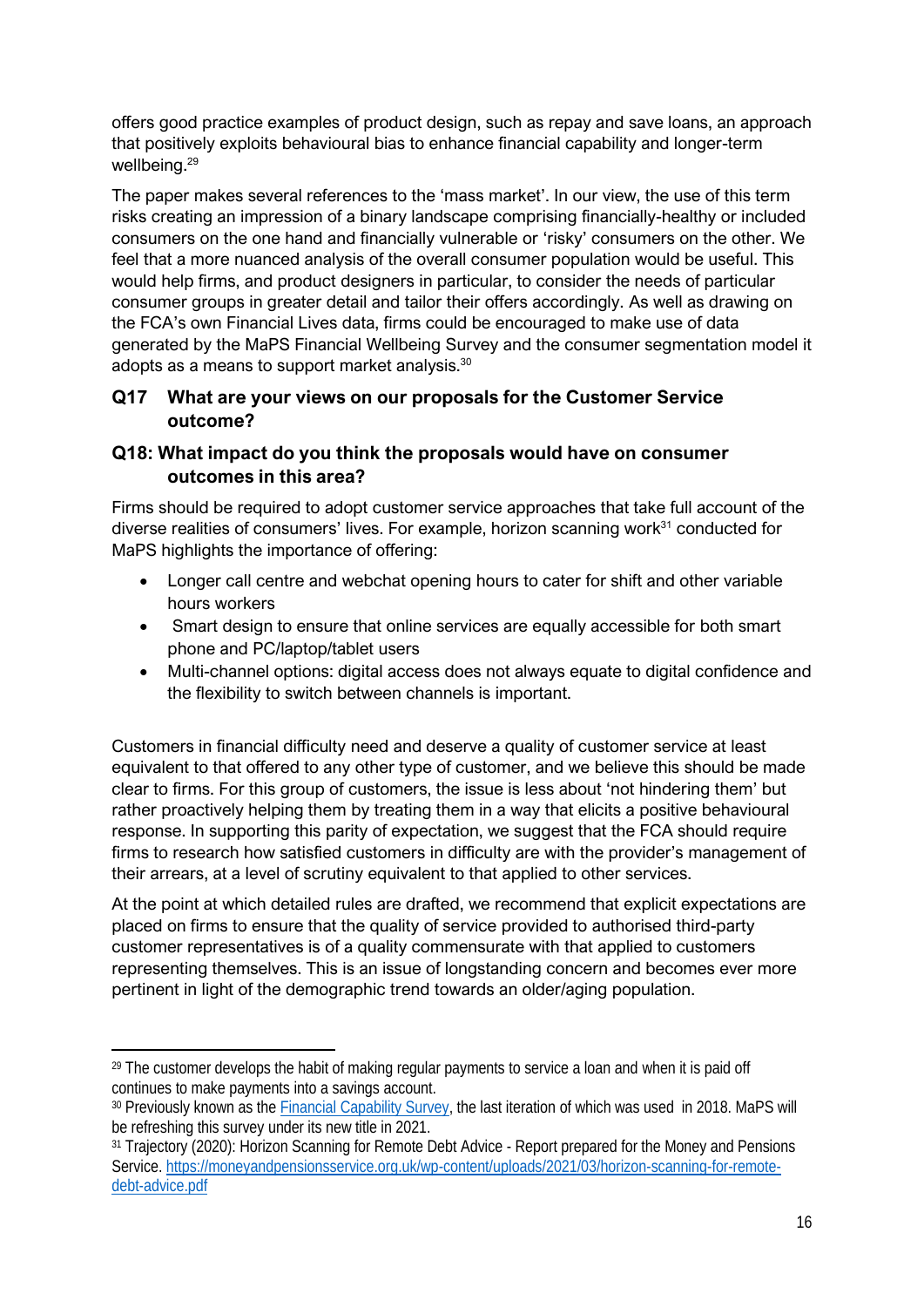## **Q19: What are your views on our proposals for the Price and Value outcome?;**

# **Q20: What impact do you think the proposals would have on consumer outcomes in this area?**

#### **Outcome: The price of products and services represents fair value for consumers.**

We are concerned that one of the examples used to justify a potentially higher price in terms of added value relates to making a travel insurance claim. In these scenarios, the time taken to investigate an issue is often influenced by a need for the customer to negotiate potentially complex product terms/conditions. This need stems from the structure of the product, the degree of clarity of communications and the extent to which firms do or do not act in customers' interests in terms of how they assess the plausibility of claims, clarify exclusions at the outset, etc.

It should be made clear that consumers should not be penalised by higher costs applied to compensate for factors that derive from firms' own processes. This is particularly pertinent in the case of consumers with long-term health conditions, who in many cases might fall into the category of 'vulnerable consumers [who] may be more susceptible to receiving poor value<sup>32</sup>, and may be penalised by a higher price charged for the additional time taken to negotiate on issues that are directly related to the cause of their vulnerability. This is therefore a market in which 'firms would need to take extra care where consumers…are likely to be vulnerable.'<sup>33</sup>

We have two questions for further consideration:

- How can fair value be consistently defined across different product/service types, e.g., comparing the service provided by an independent financial adviser vis-à-vis the features of a loan product?
- How is value to be determined for customers in relation to the cost of fees and charges levied for late payment of credit commitments?

On the last point, it would seem fair to apply a fee proportionate to the extra amount of work generated, i.e., the additional service provided to the customer. However, firms should ensure that their processes are as cost effective as possible in order to minimise the scale of the financial burden placed on customers who are already in financial difficulty. Firms should interpret guidance for the treatment of customers in vulnerable circumstances holistically in these scenarios, to ensure that the level of costs does not exacerbate financial vulnerability. More effective early identification and treatment of customers' financial problems, which we discuss elsewhere, could help reduce levels of cost and complication.

## **Q21 Do you have views on the PROA that are specific to the proposals for a Consumer Duty?**

Independent research commissioned by the Financial Services Consumer Panel into the merits of a private right of action was equivocal on the issue of its potential beneficial impact on firms' conduct.<sup>34</sup> In the absence of clear evidence of the potential merits of introducing a PROA, our view is that to do so might lead to unintended consequences. For example, the risk of legal action might cause firms to take excessively cautious approaches regarding the

<sup>32</sup> 4.96

<sup>33</sup> Ibid.

<sup>&</sup>lt;sup>34</sup> Sarah O'Neill Consulting (2020): The pros and cons of a private right of action for consumers in light of [evidence from other sectors and countries](https://www.fs-cp.org.uk/sites/default/files/fscp_report_final_version_23_july_20.pdf)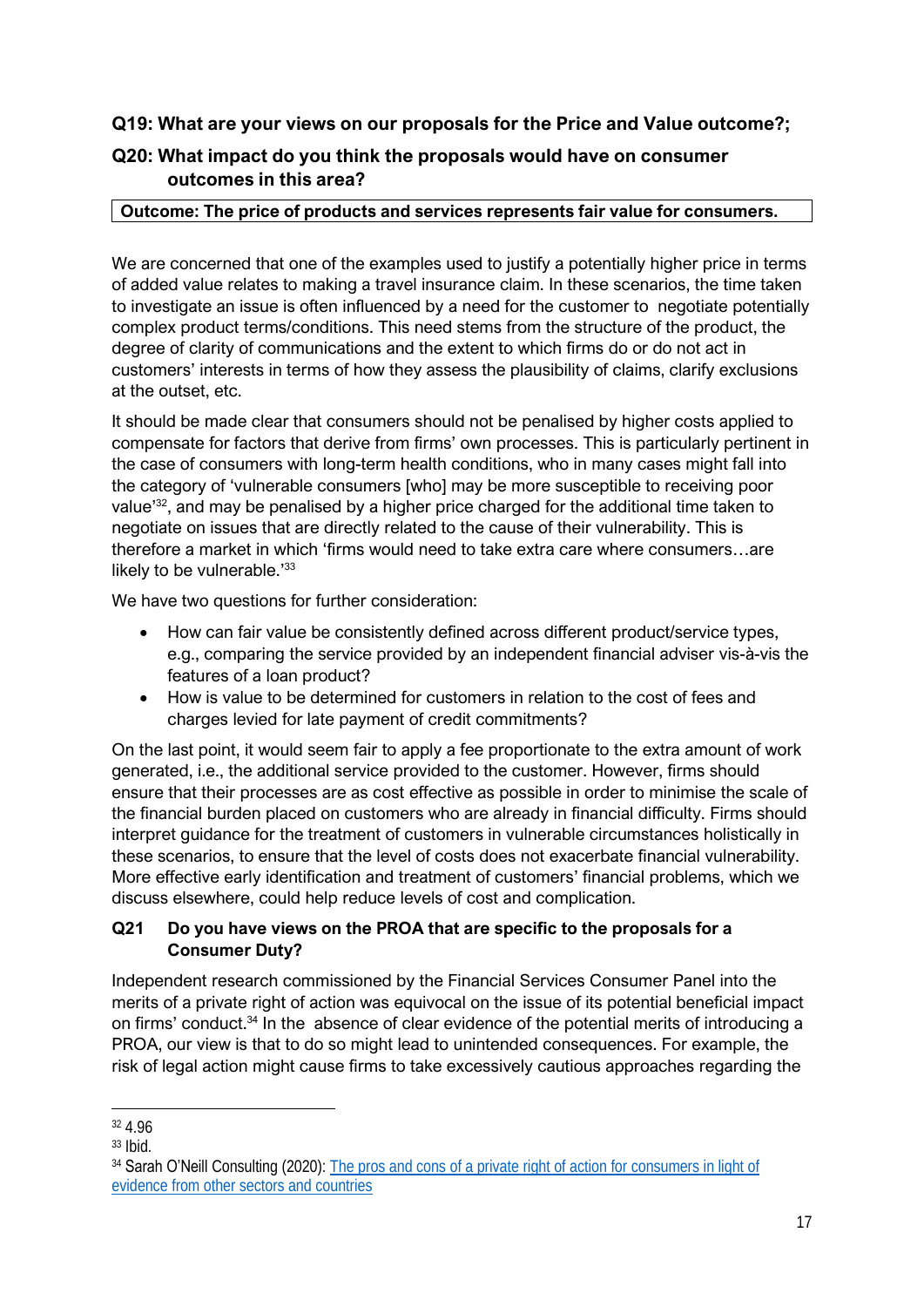types of product they offered. This could lead to a reduction in the range of products available, which in turn might create barriers to consumer access to markets. Further research on the pros and cons of a PROA is therefore needed. If a PROA were introduced, its potential benefits would need to be weighed against any identified risks.

## **Q22: To what extent would a future decision to provide, or not provide, a PROA for breaches of the Consumer Duty have an influence on your answers to the other questions in this consultation?**

A new duty, based on a requirement to prioritise the best interests of consumers, together with a commitment to achieving outcomes that meet individual customers' needs and circumstances and enhance their financial wellbeing, would represent a very welcome and significant shift in regulatory approach. Such a duty would have clear merits in its own right, irrespective of whether or not it was supported by a PROA.

#### **Q23 To what extent would your firm's existing culture, policies and processes enable it to meet the proposed requirements? What changes do you envisage needing to make, and do you have an early indication of the scale of costs involved?**

Consistency of focus across all functions, back-room and customer-facing, is key to ensuring that approaches adopted, plans made and actions taken are in the interests of customers. However, turning this high-level intention into reality will be a challenge, and risks remaining an aspiration unless supporting rules are clearly defined.

Unless the aim and spirit of the duty are clearly communicated to the frontline by Boards and senior management, practices will not change and customer-facing staff will simply comply with existing training requirements, which tend to lag behind changes in policy direction. Also, levels of staff attrition contribute to the extent of this knowledge and practice gap.

### **Q24 [If you have indicated a likely need to make changes] Which elements of the Consumer Duty are most likely to necessitate changes in culture, policies or processes?**

This is a question best answered by financial services providers.

#### **Q25 To what extent would the Consumer Duty bring benefits for consumers, individual firms, markets, or for the retail financial services industry as a whole?**

We are pleased to note that that the paper refers to how the implementation of the new Duty will contribute to consumers' financial wellbeing:

'We want all firms to be putting consumers at the heart of their businesses, offering products and services that are fit for purpose and which they know represent fair value. We want financial services markets to be consistently effective in supporting the lives of consumers across the UK. Products, services, communications and engagement from firms should instil trust, **enabling consumers to make effective and confident choices to advance their financial wellbeing** and build positive futures for themselves and their families.' 35

We are also gratified that the paper acknowledges that the duty is intended to create 'an environment where consumers are better equipped to achieve good outcomes from financial services'.<sup>36</sup> As we discuss earlier in our response, we see an important synergy between an effective consumer duty and the aims of the MaPS UK Strategy for Financial Wellbeing and look forward to continuing to work with the FCA in to enhance consumer financial wellbeing.

<sup>35</sup> 1.14.

<sup>36</sup> 1.4